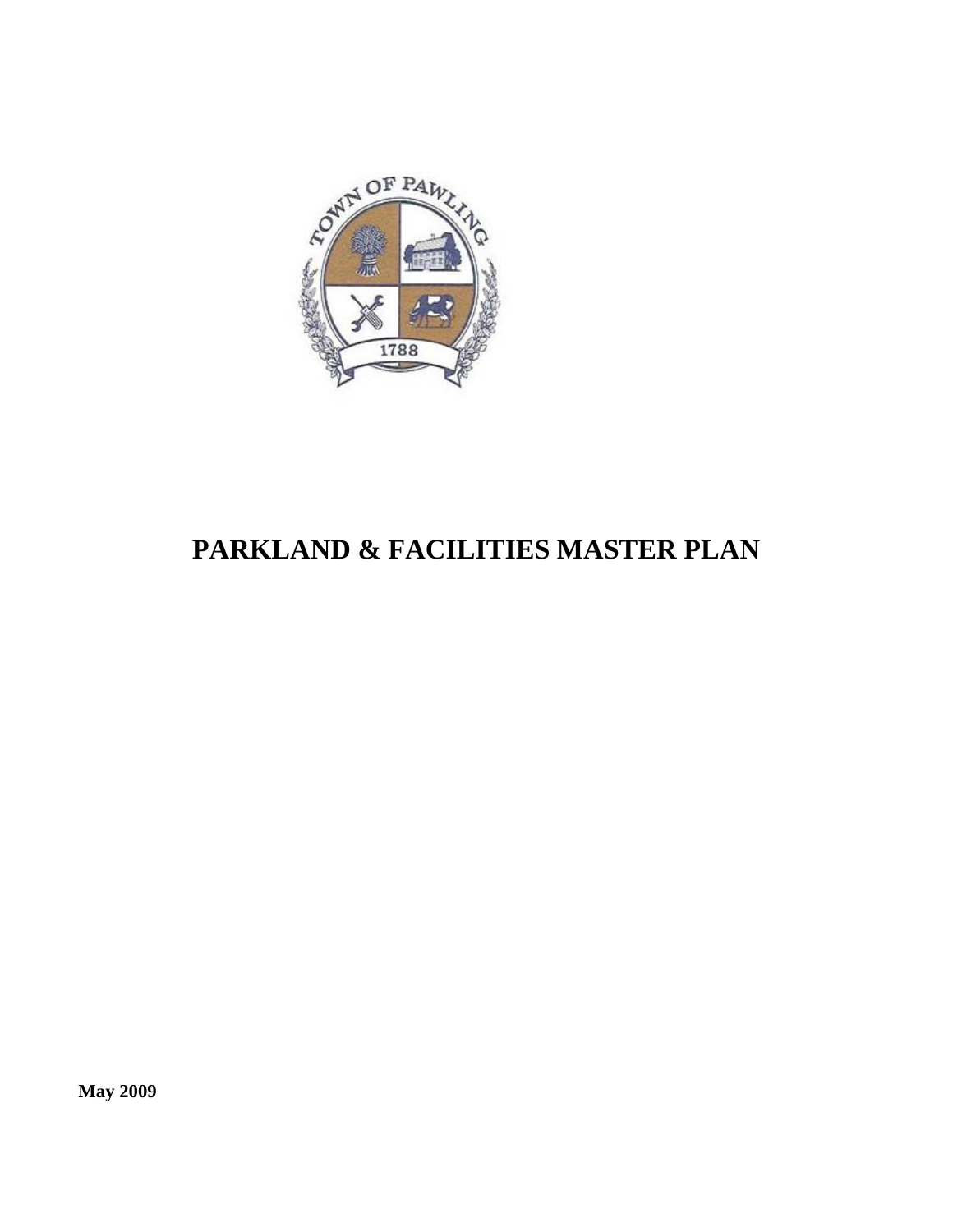# TABLE OF CONTENTS

| Purpose and Background of the Master Plan |
|-------------------------------------------|
| Planning Process and Public Involvement   |
|                                           |
|                                           |
|                                           |
|                                           |
|                                           |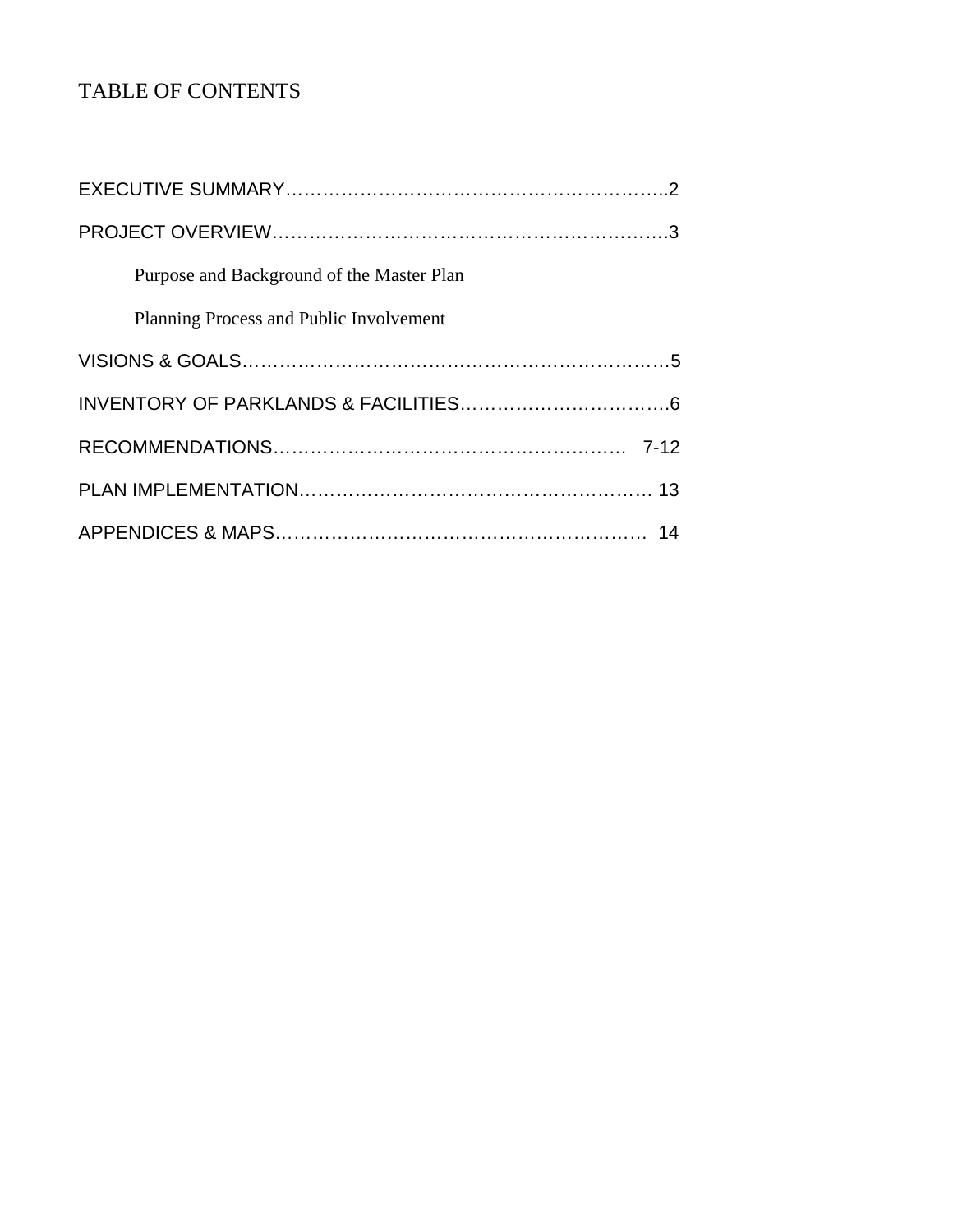# EXECUTIVE SUMMARY

A Master Plan is an evolving, long term planning document. It establishes the framework and key elements of a subject area, reflecting a clear vision created and adopted in an open process. It combines civil goals and the public's aspirations, provides form and organization, and defines a realistic plan for implementation.

This Master Plan provides guidance for Town of Pawling Parklands and Facilities over the next decade. The overall planning effort extended over several years and involved input from many sources, including appointed advisory boards, the public, and professional consultants.

The Document is composed of six major sections, along with maps and appendices, as follows:

 Project Overview **Vision & Goals**  Inventory of Parklands & Facilities Recommendations Plan Implementation Appendices & Maps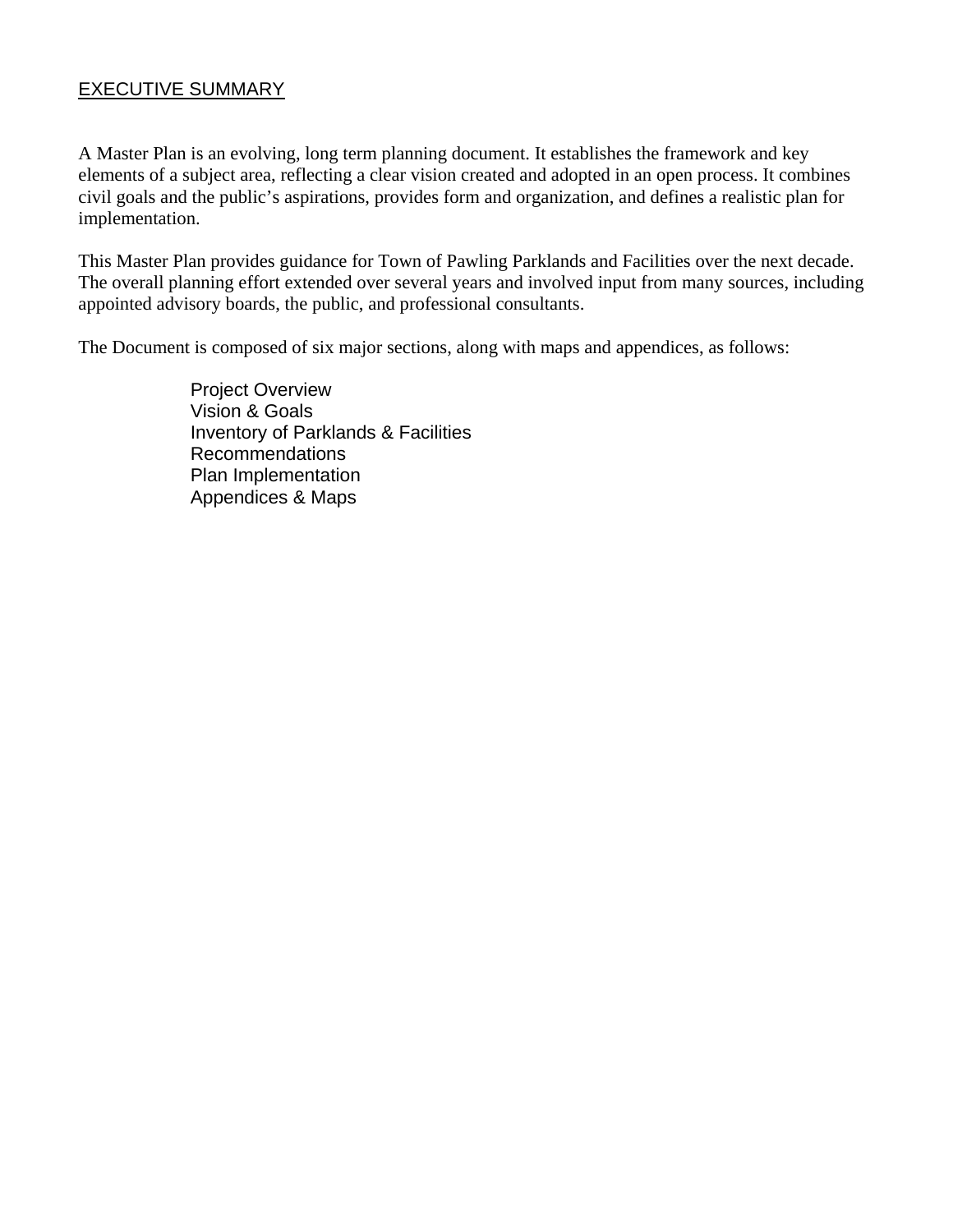# PROJECT OVERVIEW

#### Purpose and Background of the Master Plan

In March 2003, the Town of Pawling acquired Lakeside Park, formerly Holiday Hills Conference Center, consisting of 292 acres, including a 36 acre lake and 24 buildings. This property is adjacent to the existing town-owned Murrow Park which has 73 acres, a lake, and several structures. The Town also owns other municipal facilities, as well as recreation facilities in the hamlet of Holmes, including Holmes Pond and the Holmes/Whaley Lake Civic Association building.

The Town elected to develop a Master Plan to address these facilities, including the recreation programs that they support. In addition, the administrative needs of the Town, including the use of Town Hall and the adjacent recreation building, were to be addressed.

To provide public input, the Town Board, by a May 13, 2003 resolution, created the Parkland Advisory Council to channel public input into the planning process.

#### Planning Process and Public Involvement

The mission of the Parkland Advisory Council was to solicit and evaluate ideas from the community for a Master Plan to address future uses of Lakeside Park, Murrow Park, Holmes area facilities, and the existing Town Hall & Recreation buildings. The planned uses must meet the following criteria:

- Provide maximum public benefit
- Be consistent with the mission of the Town
- Have long term sustainability
- Be affordable
- Respect the Environment
- Have minimum negative impact
- Comply with code and legal requirements

The Town Board selected Zarecki & Associates as consultant to create a Master Plan to address both short and long range planning to create a vision for the community's recreation and office needs for the next decade. Working with Curt Johnson, RA, 65+ citizen members of the Parkland Advisory Council volunteered many hours of their time and effort. After dozens of meetings, tours, inspections and debate, the Parkland Advisory Council provided a broad scope of recommendations in their January 7, 2005 *Parkland and Facility Master Plan Report.*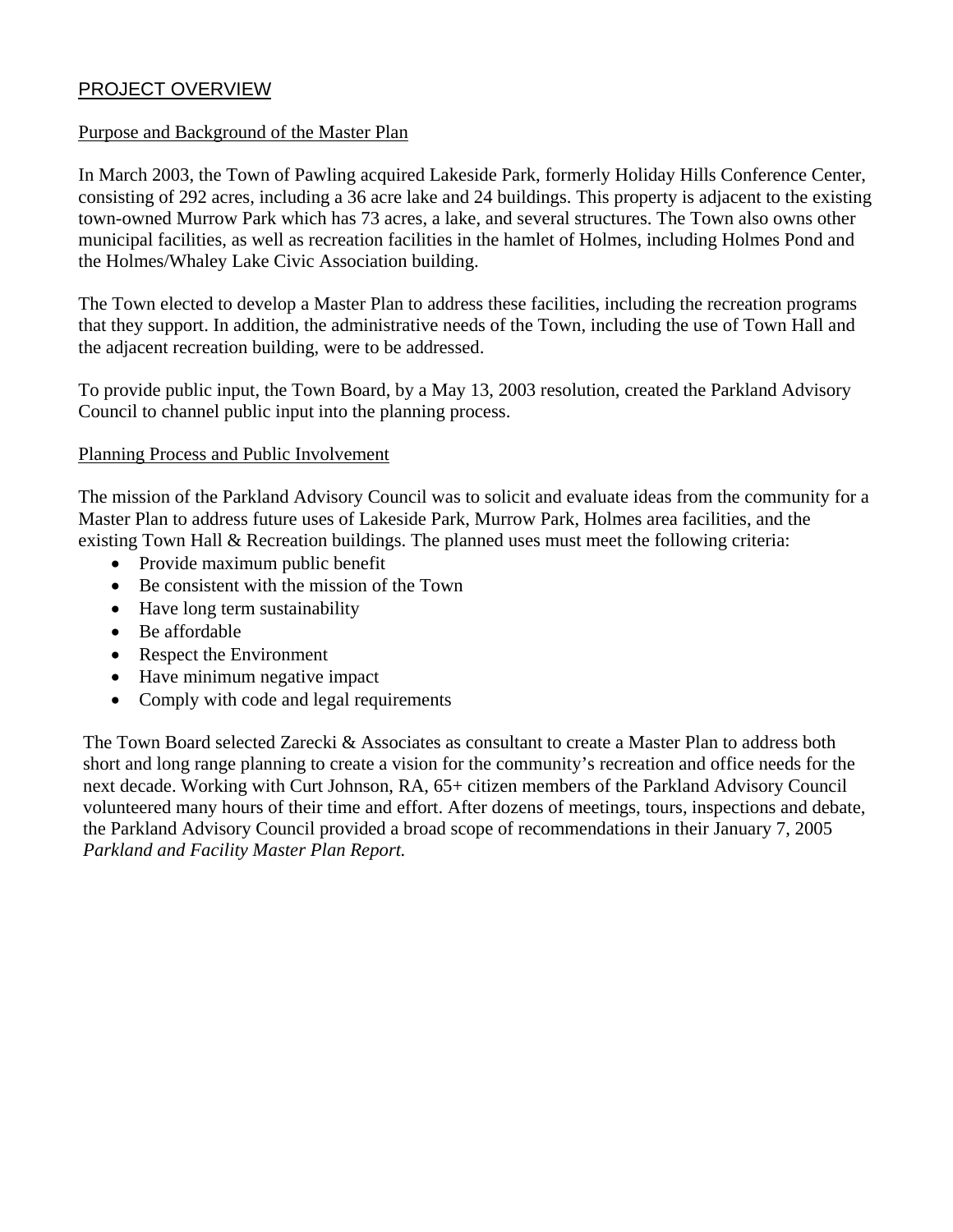The Town Board, on June 12, 2006, appointed a small number of Parkland Advisory Council members to the Parkland & Facilities Master Plan Advisory Committee, whose mission was to develop final Master Plan recommendations for the Town Board's consideration and approval.

The Master Plan will also include preliminary recommendations regarding the Dutcher Golf Course, as well as other Town properties potentially suitable for recreational or municipal uses, as recently assessed by the Committee.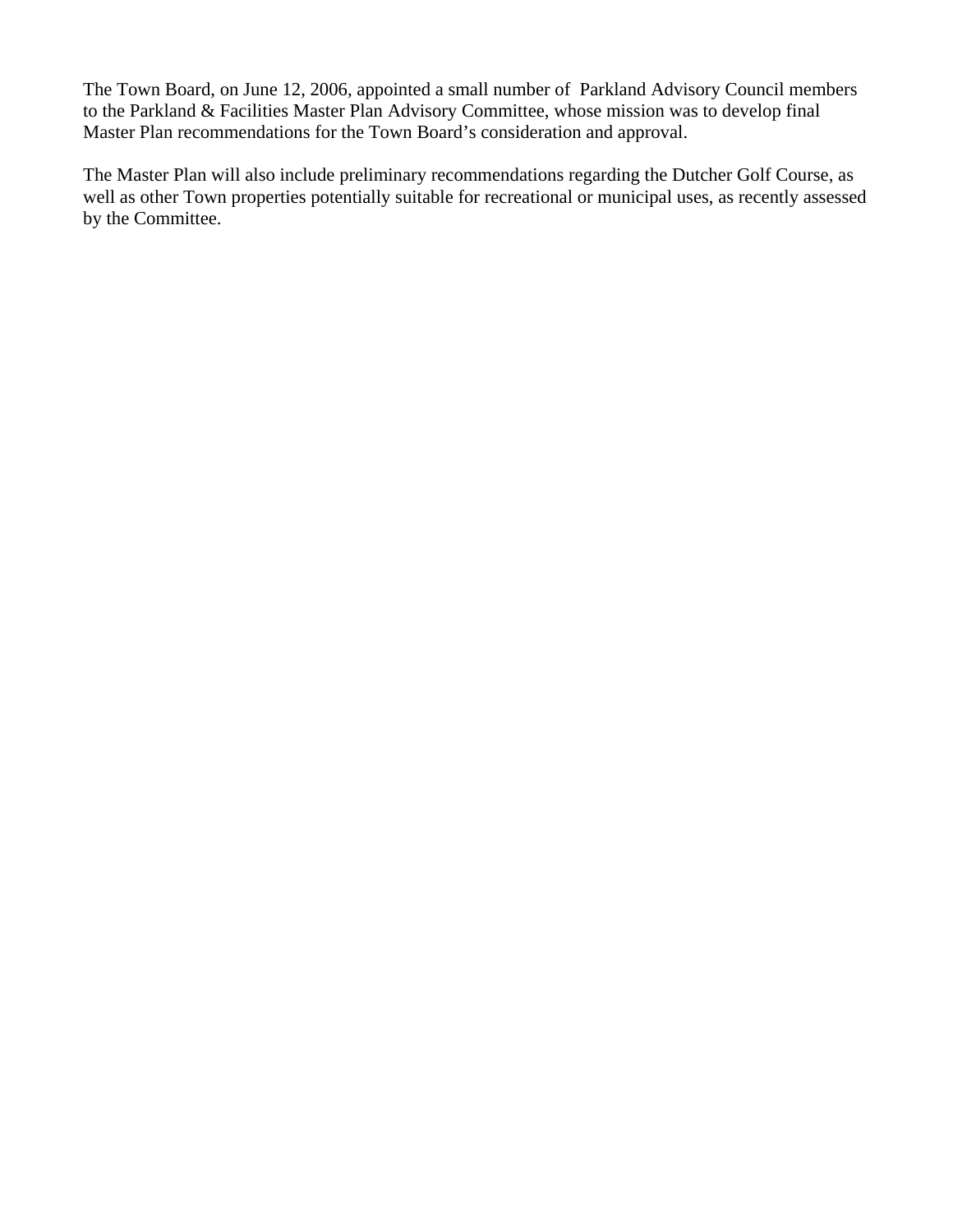# VISION & GOALS

## Vision

Parklands and Facilities will be developed, maintained, and operated to support Recreation Programs and Municipal Services so as to maximize the value they provide to the Community. Funding for these public assets will be adequately supported to create a sustainable system that provides a long term benefit to the Community.

#### Goals

- Provide flexible recreation space to allow for a broad range of active and passive uses
- Provide community assembly spaces that can be used for formal and informal events
- Ensure equitable and safe access to, within, and through parklands by road, path, and trail
- Recognize the importance of neighborhoods in the Community
- Recognize the importance and value of partnerships. Participate in partnerships with public agencies, non-profit organizations, volunteers, and the public sector to achieve mutual goals
- Coordinate with current initiatives, activities, and programs at community schools, libraries, and service organizations to avoid duplication, and to ensure that a broad range of community needs are met
- Pursue all appropriate activities and opportunities to ensure the fiscal health of the public assets.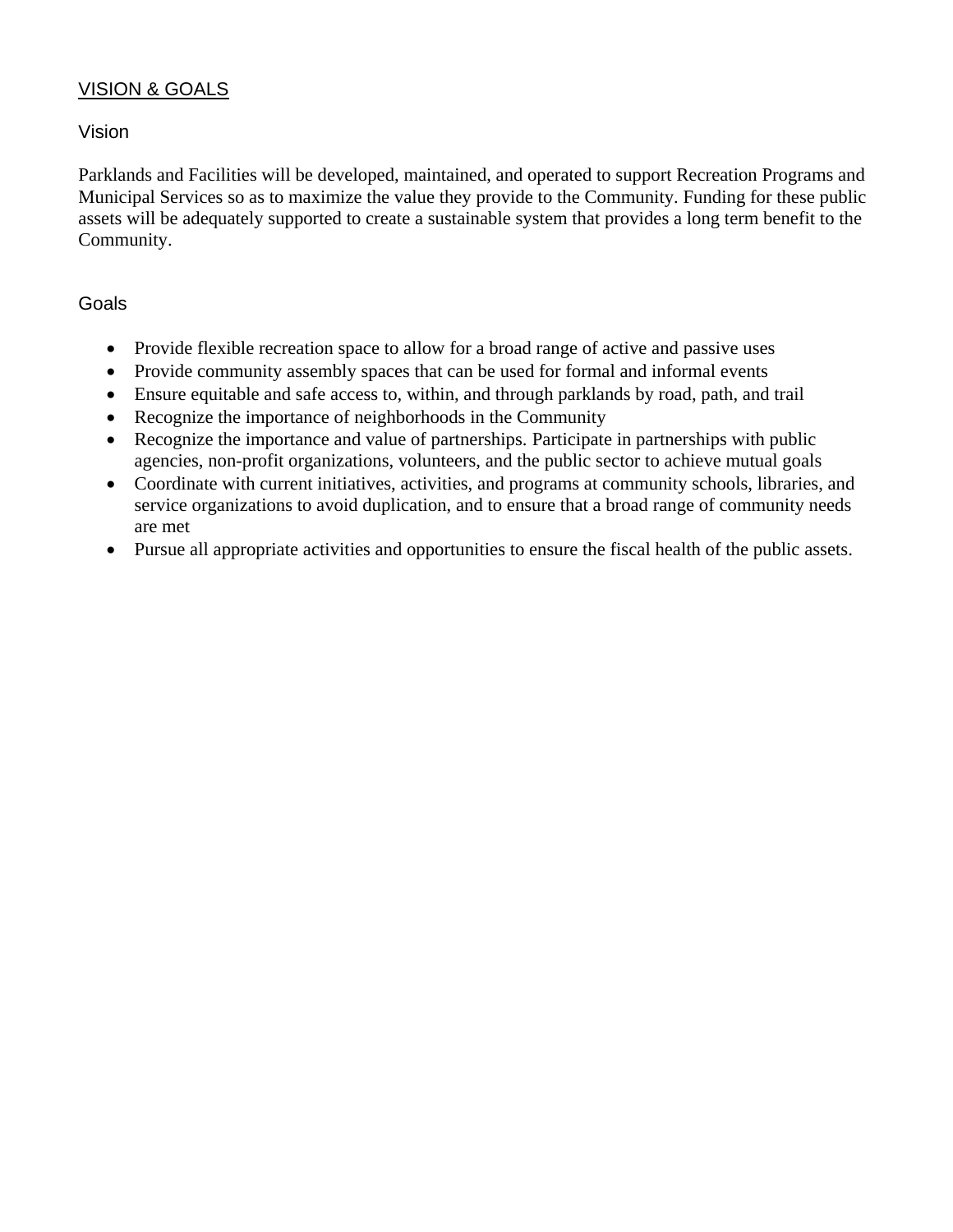# INVENTORY OF PARKLANDS & FACILITIES

| • Lakeside Park        | 2 Lakeside Drive         | $292.5$ acres |
|------------------------|--------------------------|---------------|
| • Murrow Park          | 146 Lakeside Drive       | 62.5 acres    |
| • Lakeside Ball Fields | 92 Lakeside Drive        | $10.5$ acres  |
| • Town Hall            | 160 Charles Colman Blvd. | .6 acre       |
| • Recreation Building  | 154 Charles Colman Blvd. | 1.9 acres     |
| • HWLCA Building       | 245 Route 292            | 2.0 acres     |
| • Holmes Pond Park     | 16 Holmes Road           | 3.5 acres     |
| • Dutcher Golf Course  | 135 East Main Street     | 32.5 acres    |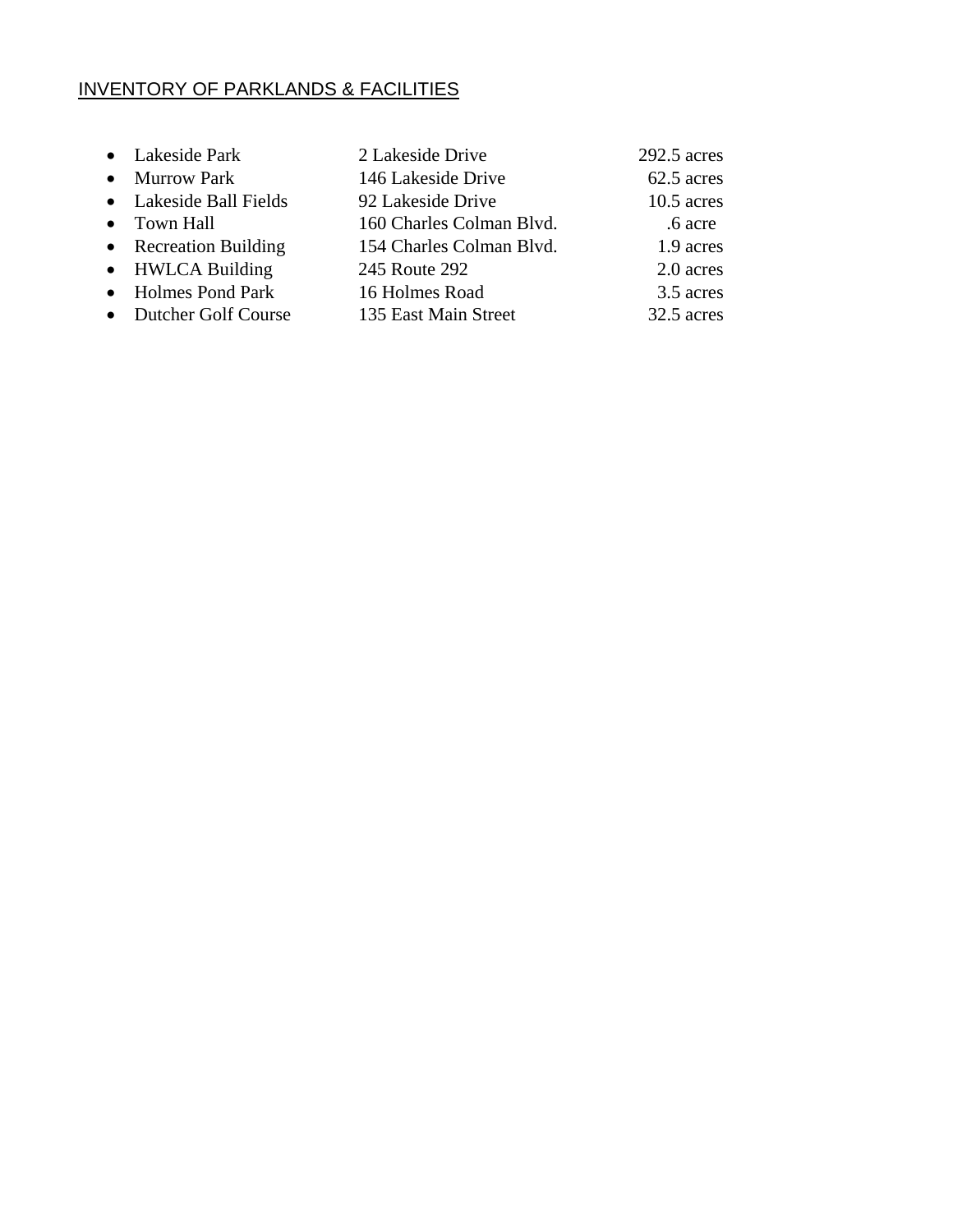# RECOMMENDATIONS

## Initial Recommendations

The Master Plan Committee submitted July 31, 2007 correspondence to the Town Board providing initial recommendations to address immediate initiatives pertaining to maintenance and improvements. These recommendations were subsequently adopted by the Town Board, and are included as an appendix.

# **General**

- Comply with all state, federal, and industry standards for public health, safety, and accessibility
- Ensure that all facilities be designed and developed to afford maximum accessibility to all residents
- Secure vacant buildings from vandalism and the elements
- Limit vehicular circulation to parking lots and overflow parking areas; provide unrestricted emergency and maintenance vehicle access
- Limit impermeable path and walkway surfaces
- Maintain trails to accommodate year-round uses
- Expand trail system
- Maintain and repair dams as needed
- Develop and implement a parkland security plan
- Develop and post parkland rules, regulations, and code of conduct
- Employ a resident caretaker for Lakeside/Murrow Park
- Develop and implement a standard Town signage template
- Incorporate low level lighting with no direct beam illumination leaving the site
- Employ practices to support recycling and energy efficient technology
- Develop a cohesive architectural style to guide future construction, renovation or alteration projects
- Explore all appropriate opportunities for public/private partnerships
- Complete petroleum bulk storage compliance program
- Create Recreation Information Gathering Committee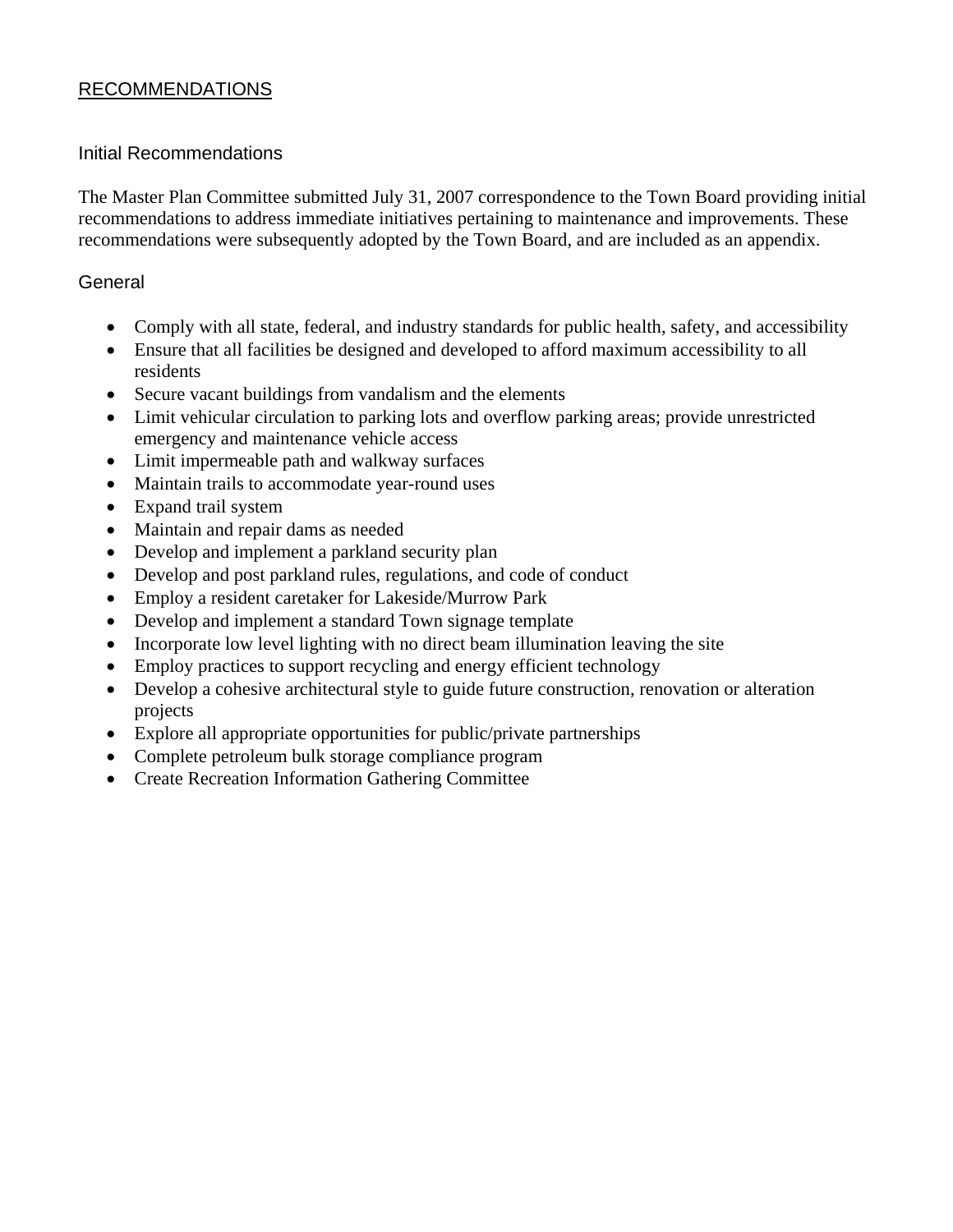# Lakeside Park/ Murrow Park/ Lakeside Ball Fields/Dodge Road Ball Fields

These four contiguous facilities have been evaluated as a group and divided into various Management Zones as follows:

# **Zone A1 (Active Recreation)**Lathrop/Donaldson/Field/Teen Center Parking Lots/Beach/ Johnson Pavilion/ Ball Fields/Concession

- Develop and relocate main park entrance to West Dover Road
- Maintain and surface Lathrop and Donaldson/Teen Center parking areas, delineate parking spaces
- Improve, maintain, and surface Lakeside Drive access and contiguous parking lot connector roadways
- Explore and identify other compliant recreational uses of Green Mountain Lake
- Improve gate system in park to control flow and security
- Design and provide significant aesthetic and functional enhancements to the Lathrop Building and surroundings, as it is an important focal point for the Park
- Determine Donaldson Building use, evaluate current rental use, configure and renovate as required
- Explore potential enhancements to Teen Center building and programs, as well as alternate locations for the children's playground equipment
- Improve and maintain the hard-surfaced tennis courts, skateboard park, and basketball courts. Maintain clay tennis courts, continue membership-only use
- Provide playground adjacent to the beach area
- Maintain Great Lawn for use as open sports fields and community events
- Consider future construction of a restroom facility, first-aid/security station, and a snack concession facility and picnic pavilion adjacent to Lathrop, Main Field, and beachfront area
- Continue existing uses the Johnson Pavilion. Maintain and improve as needed.
- Renovate Lathrop kitchenette for coffee/beverage/snack bar service

# **Zone A2 (Active Recreation) Lakeside Ball Fields**

- Continue existing uses of Lakeside Ball Fields/Concession facility
- Maintain and improve as needed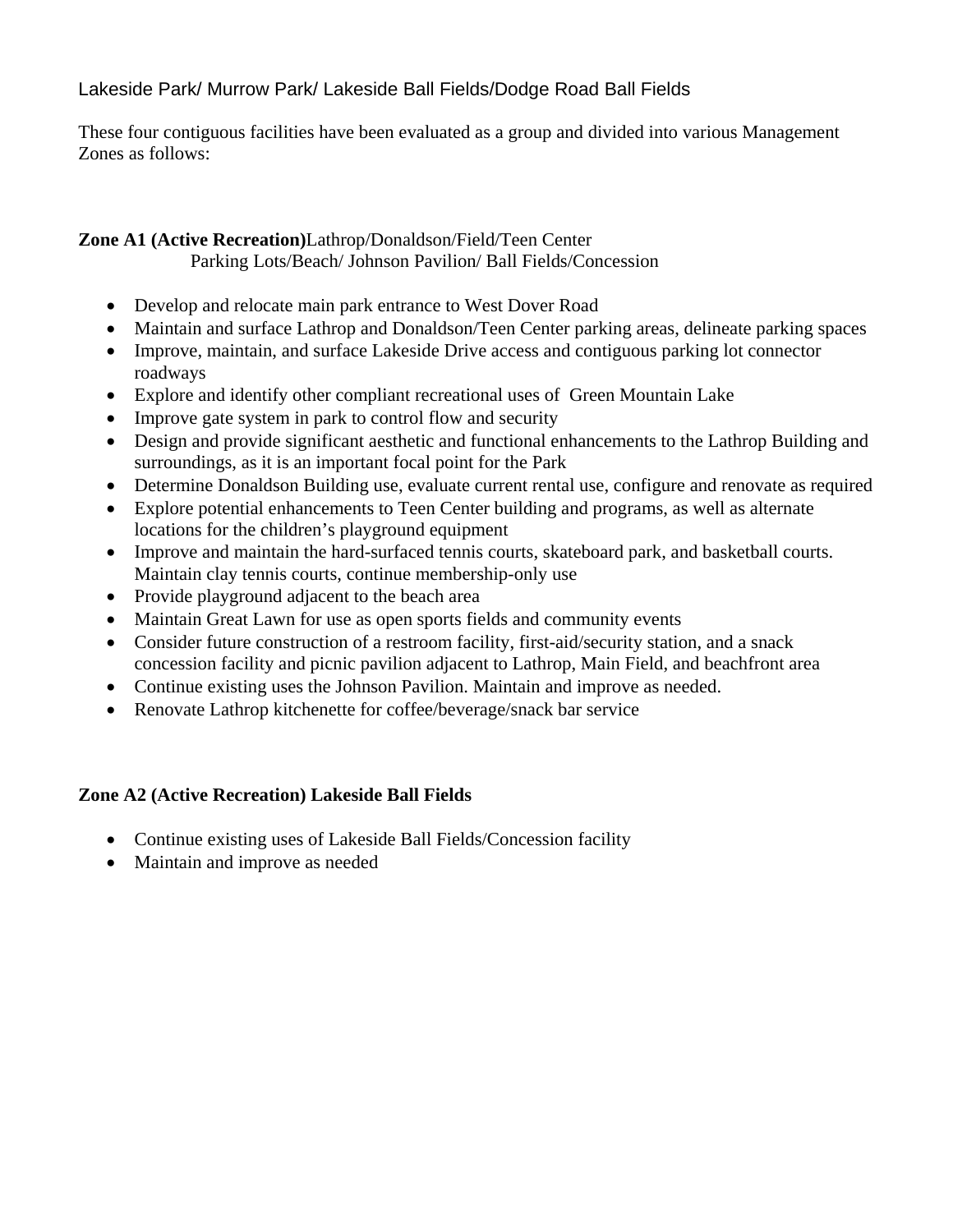# **Zone A3 (Active Recreation)** Murrow Park

- Stabilize streambed adjacent to Old Route 55
- Upgrade basketball court and playground facilities
- Maintain and surface parking lot, delineate spaces
- Relocate septic system, due to existing proximity to the stream
- Identify, evaluate, and provide other active recreation uses
- Increase outdoor amphitheater use
- Identify and evaluate potential private operation of swimming facility
- Remove Burr House, due to condition. Provide overflow parking in this area
- Create and maintain trails between Murrow and Lakeside Parks

## **Zone A4 (Active Recreation)** Dodge Road Ball Field, Roller Rink

• Continue existing uses. Maintain and improve as needed

# **Zone A5 (Active Recreation)** Old Soccer Field, Environmental Pavilion

- Identify and provide additional active recreation opportunities
- Consider combining Zone A5 and Zone C

## **Zone B (Potential Outside User)** Inn, Chapel, Cottages, and Outbuildings

• Develop and circulate a Request for Information to solicit interest and concepts for a public/private partnership use

Alternatively, in the absence of a viable public/private partnership project,

- Evaluate Inn configuration and condition. Consider removal of building additions, restoration of the original Inn structure for use as a reception center or museum.
- Remove White and Acorn Cottages, Laundry building, and Maintenance shed, due to condition
- Evaluate Chapel, Brown and Elms Cottages and Yellow House for appropriate uses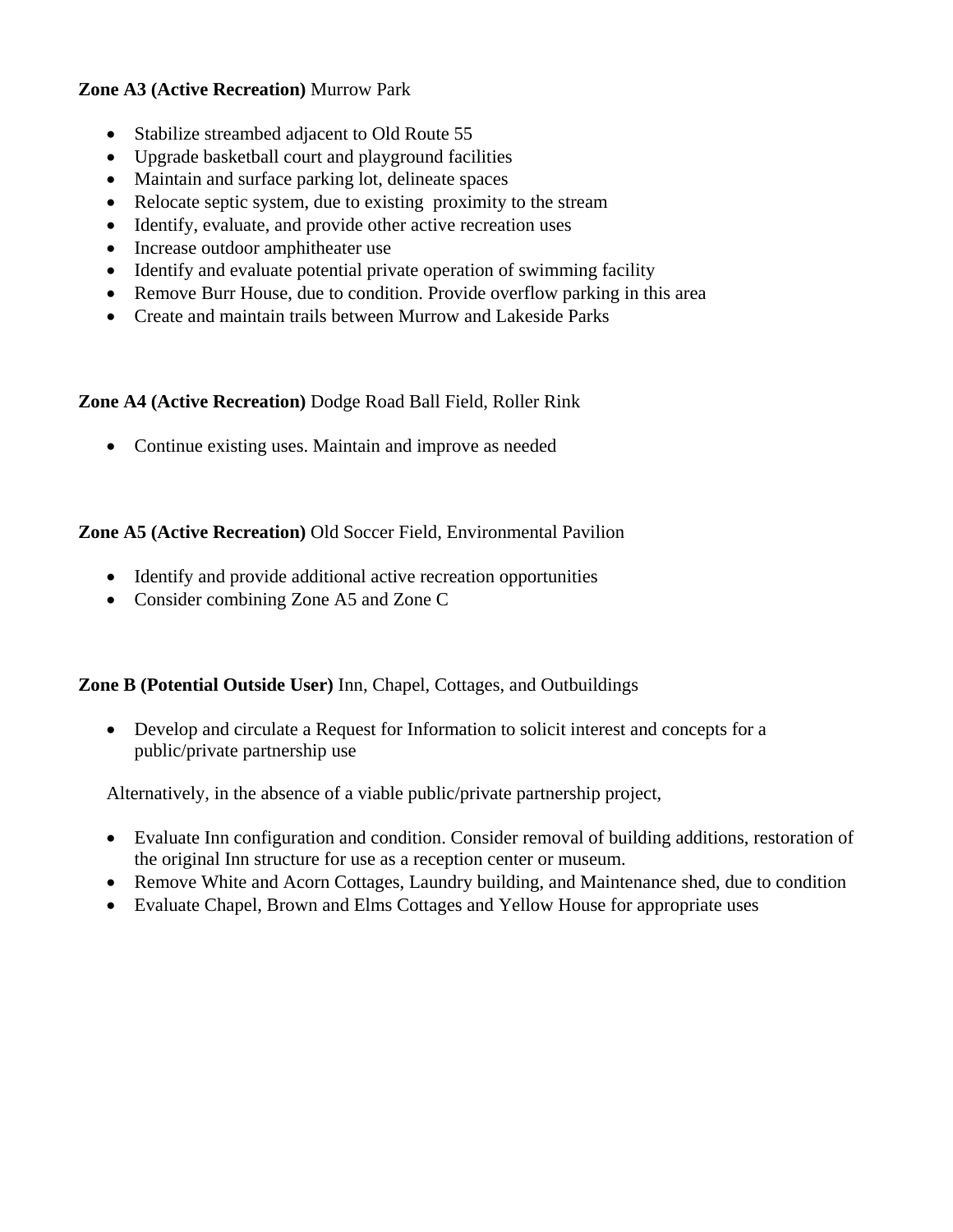# **Zone C (Arts and Cultural)** North & South Barns, Lodge

• Develop and circulate a Request for Information to solicit interest and concepts for a public/private partnership use

Alternatively, in the absence of a viable public/private partnership project,

- Remove the Lodge, due to condition
- Renovate Barns into space for community groups and/or gymnasium

**Zone D1 (Passive Recreation)** Open Meadows, Forest, Steep Slopes/Rock Outcrops, and trails bordering the upper portion of Green Mountain Lake

- Continue existing use
- Commence study to identify other uses for the open meadow (Old Hayfield) area, consistent with the existing use, as well as other uses within Lakeside Park

# **Zone D2 (Passive Recreation)** Forested, rolling topography, trail network, encompassing western portion of Lakeside Park/ northern Murrow Park

- Continue existing use
- Encourage continued volunteer efforts to maintain tails
- Connect trails to other off-site circulation systems

**Zone E (Residential)** Three residences adjacent to Dodge Road

- Evaluate Pines and Director's House
- Evaluate Superintendent's House/ remove due to condition
- Maintain and surface access road
- Pursue other options, to include affordable housing use or subdivision and sale of residences/lots
- Evaluate other alternate compatible uses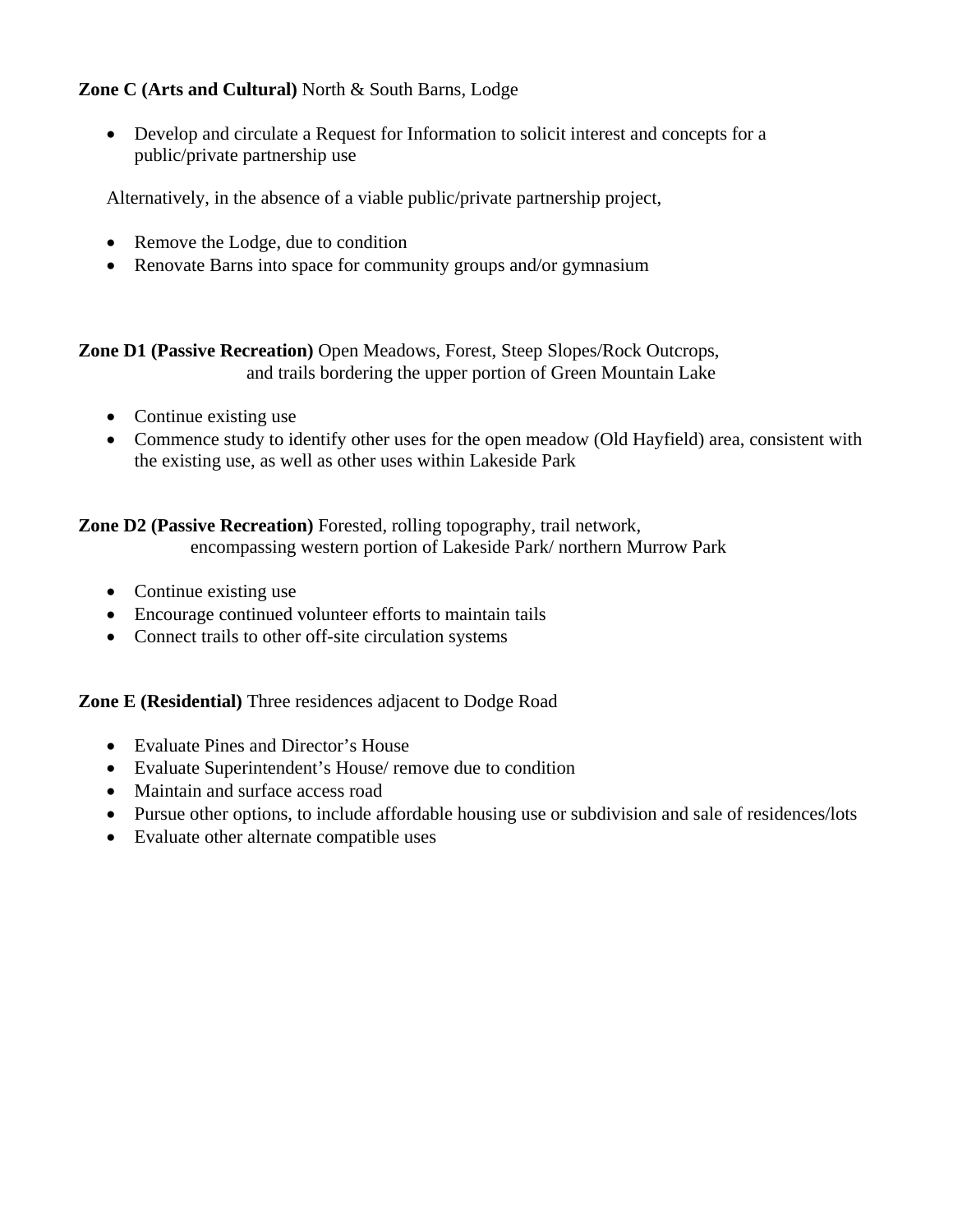## **Town Hall Complex** Town Hall and Recreation Center/American Legion Building

For the immediate future, it is assumed that the existing Town offices shall remain in their present location. It is recommended that the Town assess the function and viability that the existing space offers current and future municipal requirements. If the Town Offices, including the Justice Court, are to remain, a priority list of necessary improvements/repairs should be formulated. Such list should include, but not be limited to, sight and building access, safety and security, privacy, records management, overall function, and routine maintenance.

The Recreation Building is currently underutilized. Continued and future uses should be carefully considered due to its proximity to Town Hall. The two buildings share a common curb-cut on Charles Colman Boulevard, as well as onsite parking and driving aisles. Existing uses within the building (seniors, American Legion, Grange, etc.) must be considered in all proposals for use of the site.

These sites are within walking distance of the Village of Pawling and Lakeside Park and should be considered for inclusion in a Town & Village-wide trail/path system.

If alternate locations can be secured for the existing municipal uses, the Town may consider sale of these properties, consistent with the Plan mission, vision, and goals.

#### **Holmes/Whaley Lake Civic Center and Holmes Pond**

The hamlet of Holmes is unique in that, although part of the Town of Pawling, it retains a smaller-scale community neighborhood identity that is important to retain. The Civic Center is an important part of the Holmes/Whaley Lake community, a fast-growing section of the Town. The use of the building has provided a much-needed gathering space for various community activities. Several community groups, such as the Holmes/Whaley Lake Civic Association (HWLCA) and the Shorehaven Civic Association utilize the upper level of the building, as does Dutchess County Office for the Aging and Pawling Recreation for programs, and Dutchess County Board of Elections for voting. In addition, the multipurpose room is used for parties, meetings, and other uses requiring local assembly space, including those uses which generate revenue. The upper level is currently underutilized, due to condition. The lower level of the building is generally not utilized.

It is recommended that the building and surrounding site be upgraded to accommodate additional appropriate uses for both Holmes and town-wide residents, and that Pawling Recreation programs (seniors, teens, arts/culture) be expanded.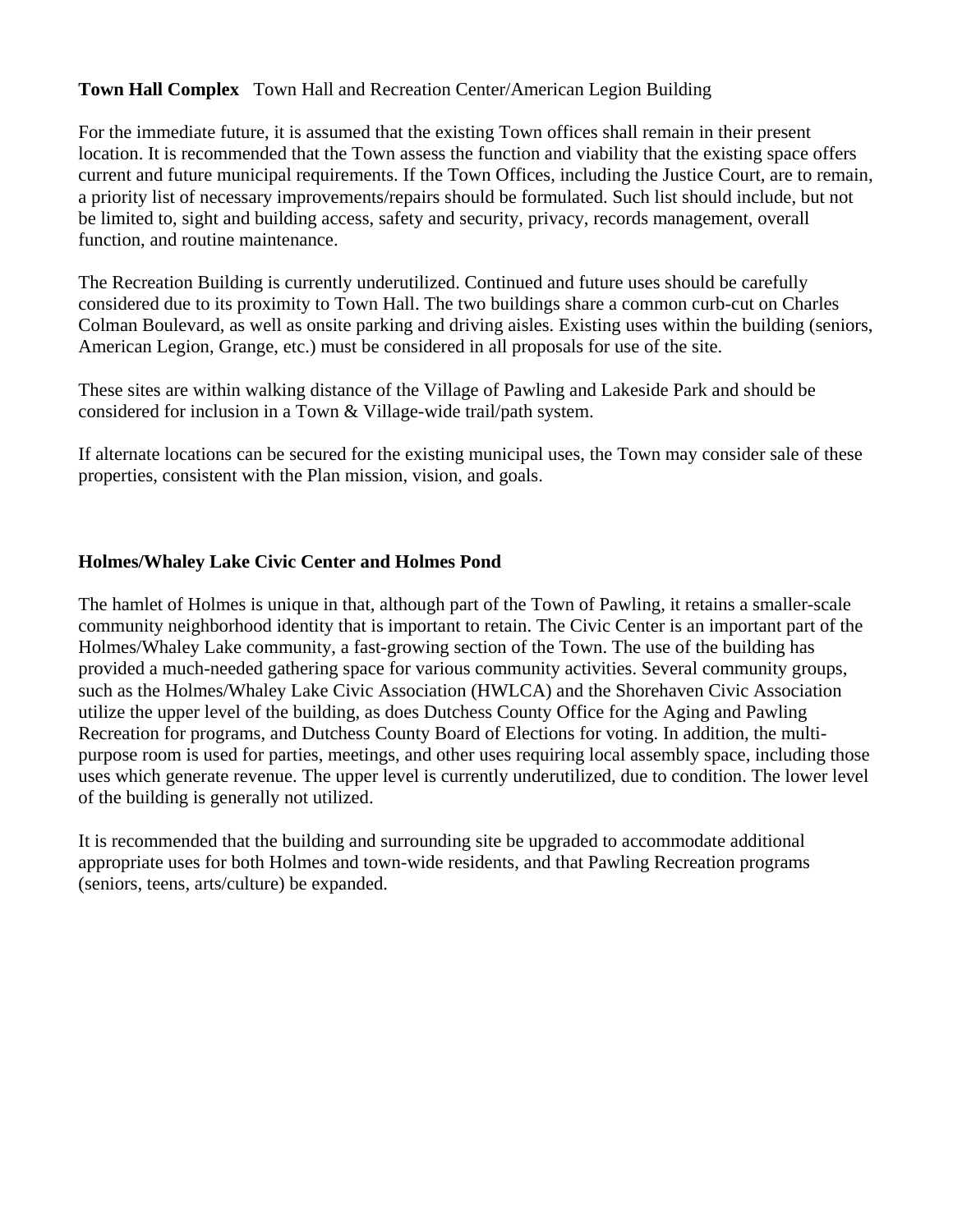It is recommended that expanded recreational facilities be developed within the hamlet of Holmes, as follows:

- Relocate the Holmes Pond playground, due to its proximity to the road and lack of parking
- Upgrade basketball court and adjacent parking. Relocate if other suitable land becomes available
- Establish a maintenance plan for Holmes Pond and the Dam to provide improved public access and passive recreation opportunities. Implement selective pruning to enhance view of the Pond from the Civic Center, without significantly reducing the noise buffer
- Contact Girl Scouts to reinstate the use agreement with the Town for use of the existing baseball field at Camp Kaufmann
- Contact Fire Commissioners to pursue an agreement with the Town for use of the open parcel south of Station 2 as an all-purpose playing field
- Explore other small-scale recreation opportunities, including dedication of useable land by property owners or developers
- Consider a Town-wide pedestrian and bicycle plan, to include northward expansion of the Maybrook Rail trail, sidewalks/pathways along Route 292 (from Civic Center northward to store south of Bundy Hill Road), and pedestrian access between the Civic Center and Holmes Pond.
- Pursue additional parking opportunities, both on site and north of the Civic Center, to enhance access to the upper level Main entrance
- Support ongoing efforts of community volunteers to achieve these goals

# **Dutcher Golf Course**

This public golf course offers unique opportunities for the Town, representing a local, grassroots learning center for the appreciation of a lifelong sporting activity

- Evaluate existing golf course operations, goal to maximize Town revenue
- Solicit bids from private professional golf course management entities for operation of the facility
- Encourage partnerships with local schools for golf programs

## **Other Town Properties**

Other available Town-owned properties should be evaluated for their potential and suitability for recreational or municipal uses. A particular four acre parcel on Dutcher Avenue adjacent to the Great Swamp, donated to the Town with the stipulation that it be used for passive recreation, should be improved, using conservation and volunteer groups, to create a walking ecological park.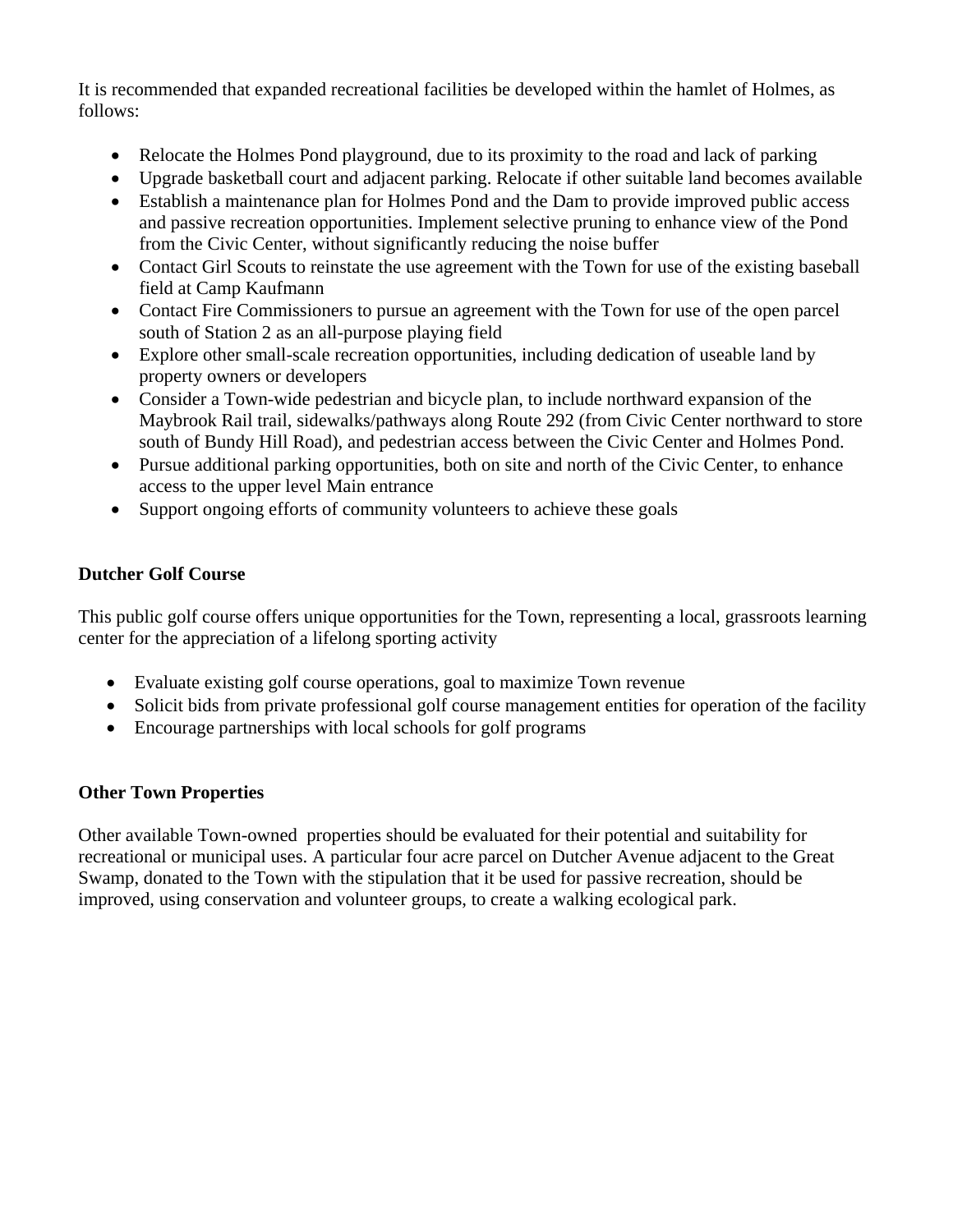# PLAN IMPLEMENTATION

The Town Board should develop a timely, phased schedule for implementation of the Plan, subject to affordable and available funding and resources.

A Priority List of initial implementation recommendations follows:

- Continue action on Master Plan Committee Initial Recommendations (7/31/07)
- Maintain trails
- Maintain and repair dams as needed
- Develop and Implement a Park Security Plan
- Develop and Post Park Rules, Regulations, and Code of Conduct
- Employ Park caretaker
- Explore all appropriate opportunities for public/private partnerships
- Complete bulk storage compliance program
- Evaluate Donaldson Building use and options
- Develop and circulate RFI's for Zone B and Zone C
- Stabilize Murrow Park streambed
- Remove Burr House
- Contact Girl Scouts and Fire Commissioners regarding Field use
- Develop and expand Holmes area Recreation programs
- Provide Zone 1 Snack Bar
- Upgrade Lakeside Park beachfront facilities
- Design and construct relocated main Lakeside Park entrance
- Form Recreation Information Gathering Committee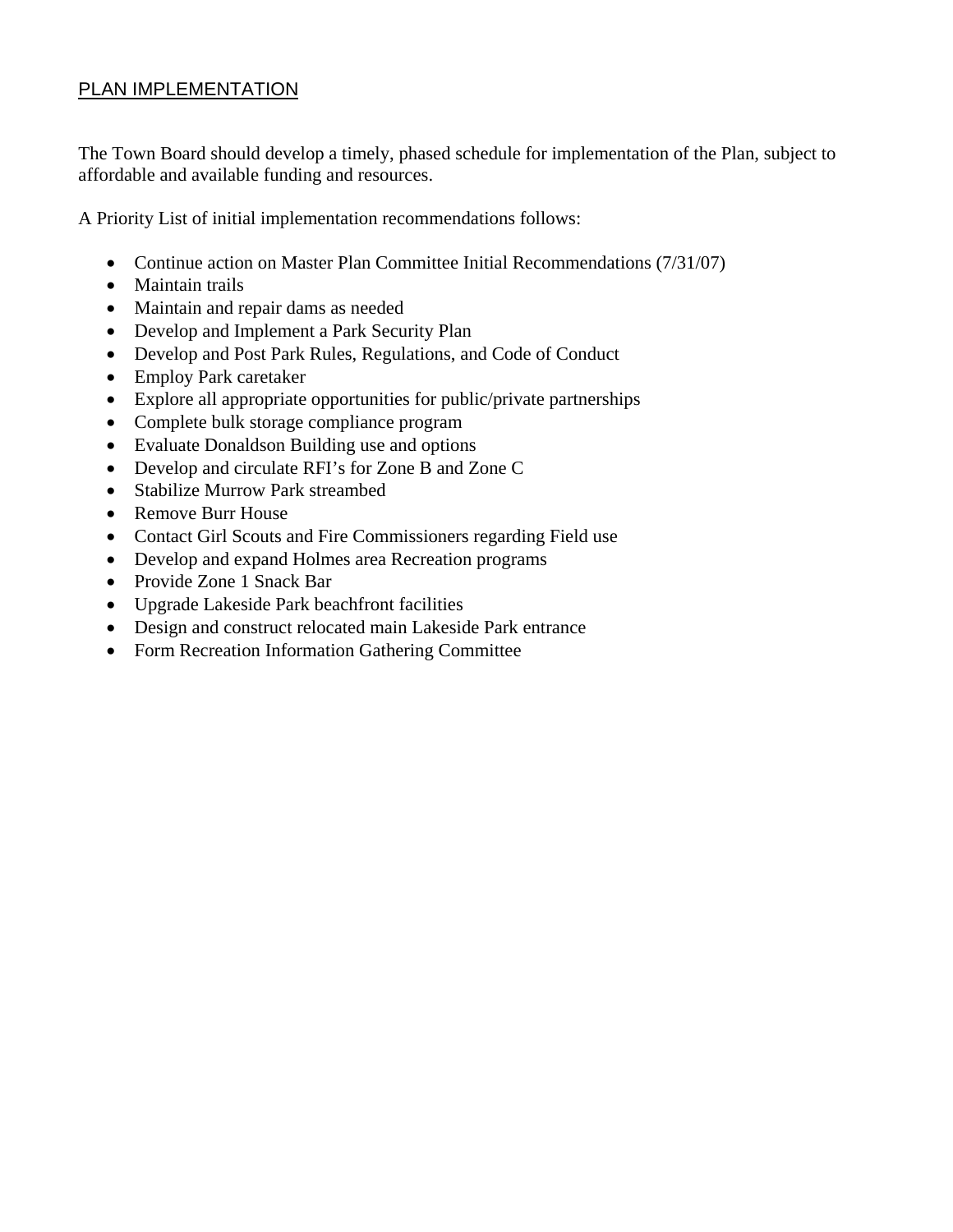# **APPENDIX**

- 1. Parkland Advisory Council Parkland & Facility Master Plan Report (1/07/05)
- 2. Parkland & Facilities Master Plan Committee Initial Recommendations (7/31/07)
- 3. Recommendation: Information Gathering Committee
- 4. Conceptual Master Plan Site Plan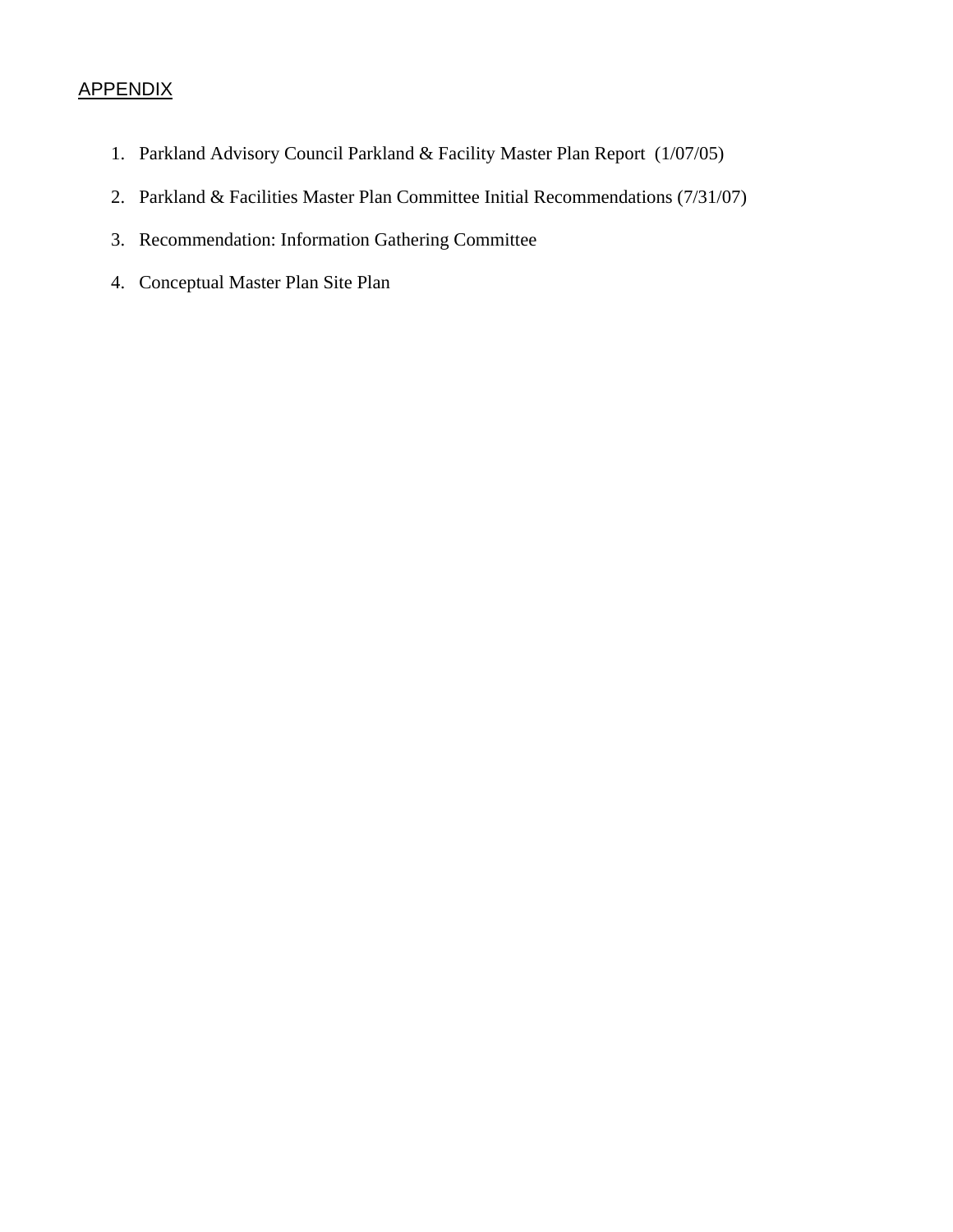*Parkland Advisory Council Parkland & Facility Master Plan Report (1/07/05)*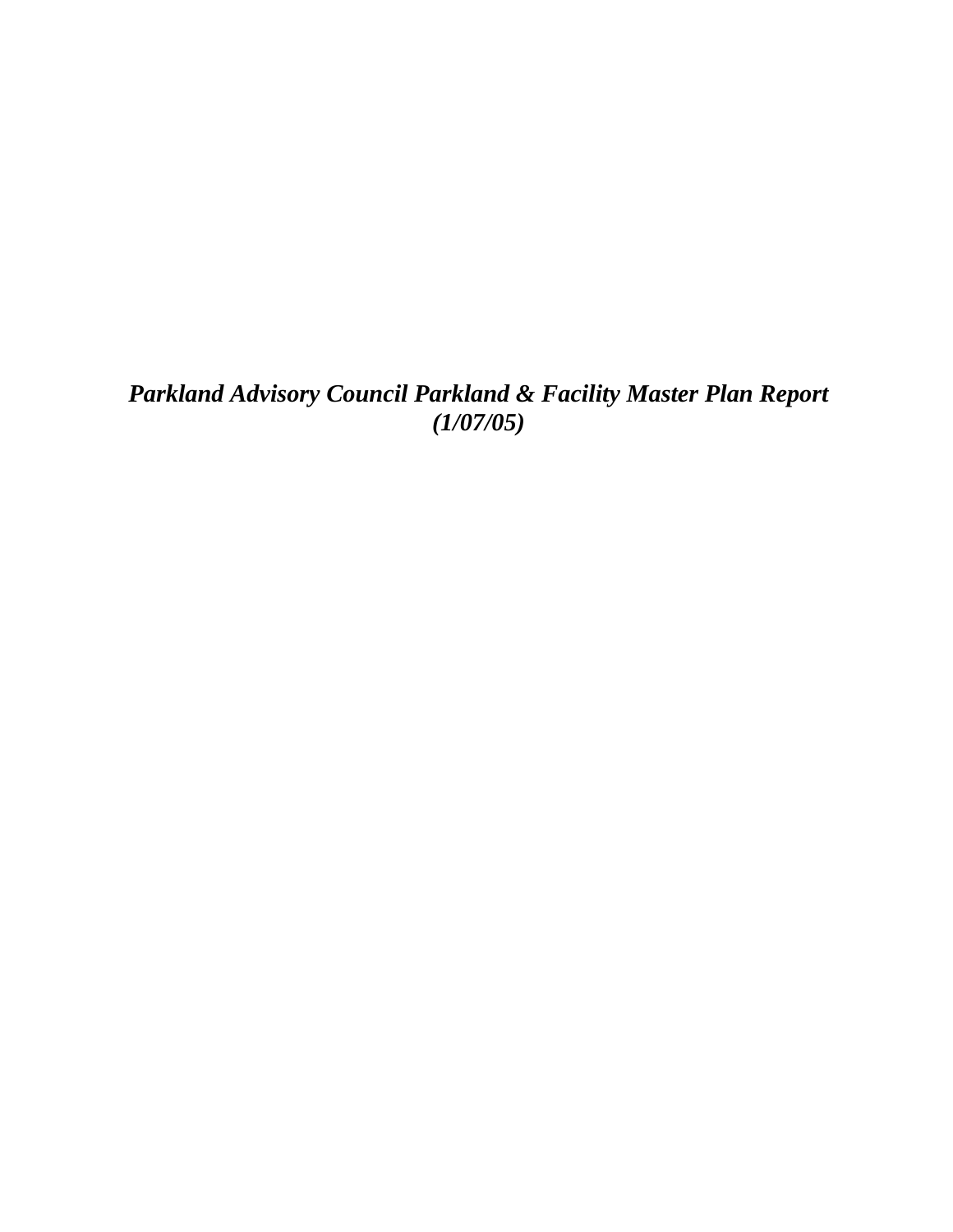# **PAWLING PARKLAND ADVISORY COUNCIL**

## **PARKLAND AND FACILITY MASTER PLAN REPORT January 7, 2005**

#### **1. PURPOSE AND BACKGROUND**

In March 2003 the Town of Pawling acquired Lakeside Park, formerly Holiday Hills Conference Center, consisting of 292 acres including a 36 acre lake and 24 buildings. This property is adjacent to the existing Town-owned Murrow Park which has 73 acres, a lake and several structures. The Town also owns recreation facilities in Holmes including the Civic Association building and Holmes Pond.

The Town will develop a Master Plan to address these facilities including the recreation programs that they support. In addition, the administrative office needs of the Town, including use of the Town Hall and Recreation buildings on Colman Boulevard, will be addressed.

To provide public input, the Town Board has created the Parkland Advisory Council to channel public input into the planning process.

# **2. PARKLAND ADVISORY COUNCIL – MISSION**

The mission of the Parkland Advisory Council is to solicit and evaluate ideas from the community for a Master Plan which will address future uses of Lakeside Park, Murrow Park, Holmes area facilities and the existing Town Hall/Recreation buildings.

The planned use must meet the following criteria:

- Provide maximum public benefit
- Be consistent with mission of the Town
- Have long term sustainability
- Be affordable
- Respect the environment
- Have minimum negative impact
- Comply with code and legal requirements

## **3. THE PROCESS**

The Town Board selected Zarecki and Associates as consultant to create a Master Plan which addresses both short term and long range planning to create a vision for the community's recreation and office needs for the next five to ten years.

The Town Board in a resolution May 13, 2003 also created the Parkland Advisory Council for which more than 65 citizens have volunteered many hours of their time and effort. Working with Curt Johnson, RA, our Zarecki & Associates consultant, this group divided into sub committees, each covering a specific area: Environment; Holmes; Hospitality; Housing; Recreation; Town Offices; Financial. A list of Council members is appended hereto.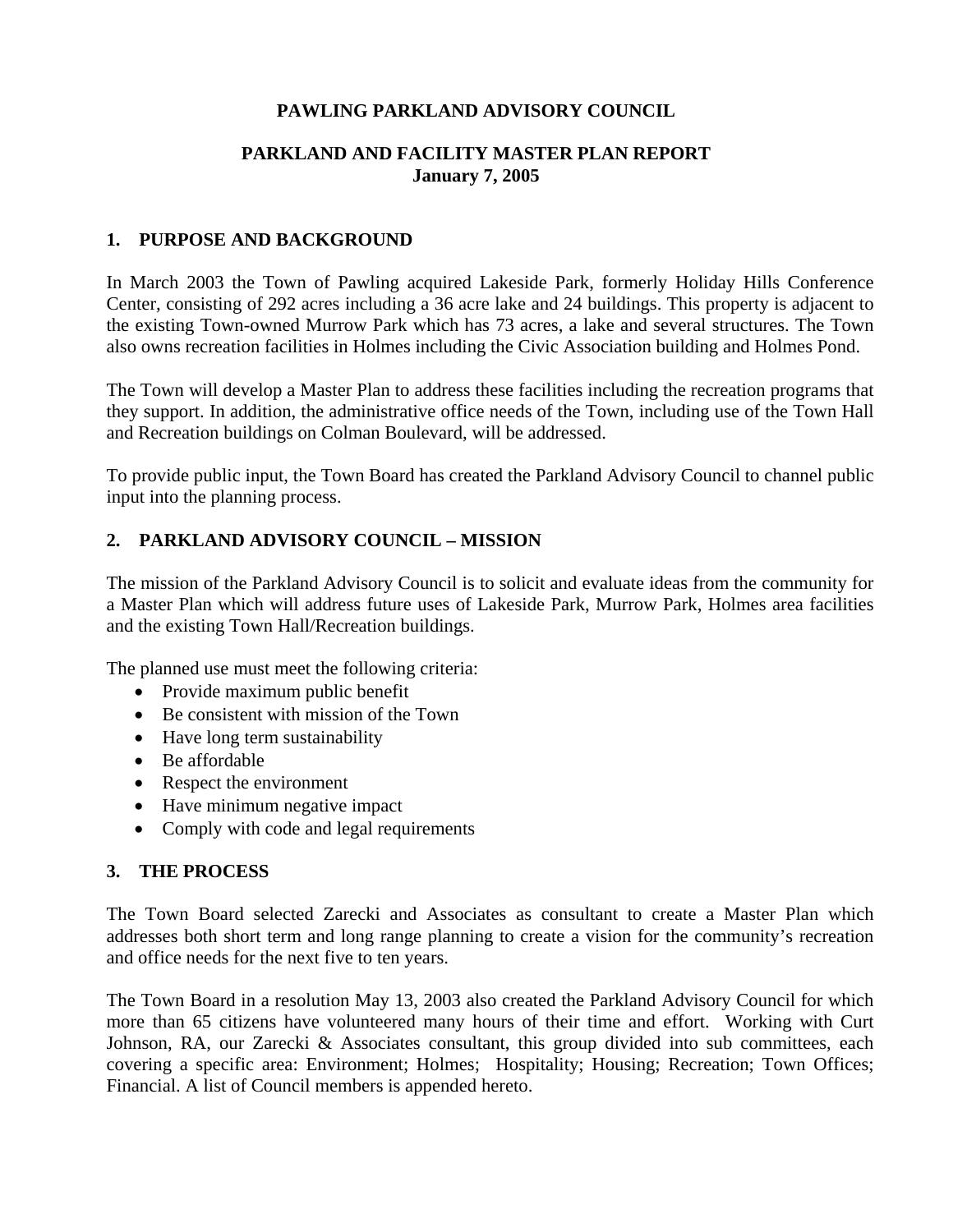# **4. Recommendations:**

After dozens of meetings, tours, inspections and debate, the Parkland Advisory Council sets forth these recommendations to the Town Board. All items found in the final sub committee reports are included, organized under the following categories with similar topics appearing together and eliminating redundancies.

- **Environment**
- **Lakeside and Murrow General Use Buildings**
- **Lakeside and Murrow Housing Units**
- **Lakeside and Murrow Roads and Parking**
- **Trails**
- **Town Offices**
- **Holmes Whaley Lake**

## **Environment:**

1. Asbestos Removal:

.

- Once the disposition of a building has been determined, an appropriate asbestos testing and abatement (as necessary) procedure shall be followed.
- Develop a regular maintenance program for all buildings where asbestos has been identified
- Any areas identified for remediation will be addressed immediately

#### 2. Boats:

- Consider a boat storage area or a boat concession which would reduce use of private boats.
- Establish guidelines for use of private boats at the lake (including canoes and kayaks) to reduce potential exposure to invasives from other water bodies. Prepare guidelines/rules for use that would be distributed as part of required license to use private boats.
- Limit the number of boats that are allowed on the lake.
- No motorized boats on the lake or any pond.
- 3. Dam Lakeside: Maintain and repair dam. Prevent new vegetation for growing on the dam.
- 4. Landscaping: Consider some trees/plantings along the water edge and in groupings to break up lawn. Replace sumacs with shade trees. Use native species for all plantings.
- 5. Noise/Lighting/Energy:
	- Energy: The Lakeside site should be investigated to determine if it could generate energy (wind or solar) without excessive noise or reduction of the visual quality of the park.
	- Energy: New construction and renovations should use "green building" methods whenever possible to reduce energy consumption and water use.
	- Lights: Avoid light fixtures that have a horizontal throw such as fllodlights and wallpaks.
	- Lights: Avoid sky glow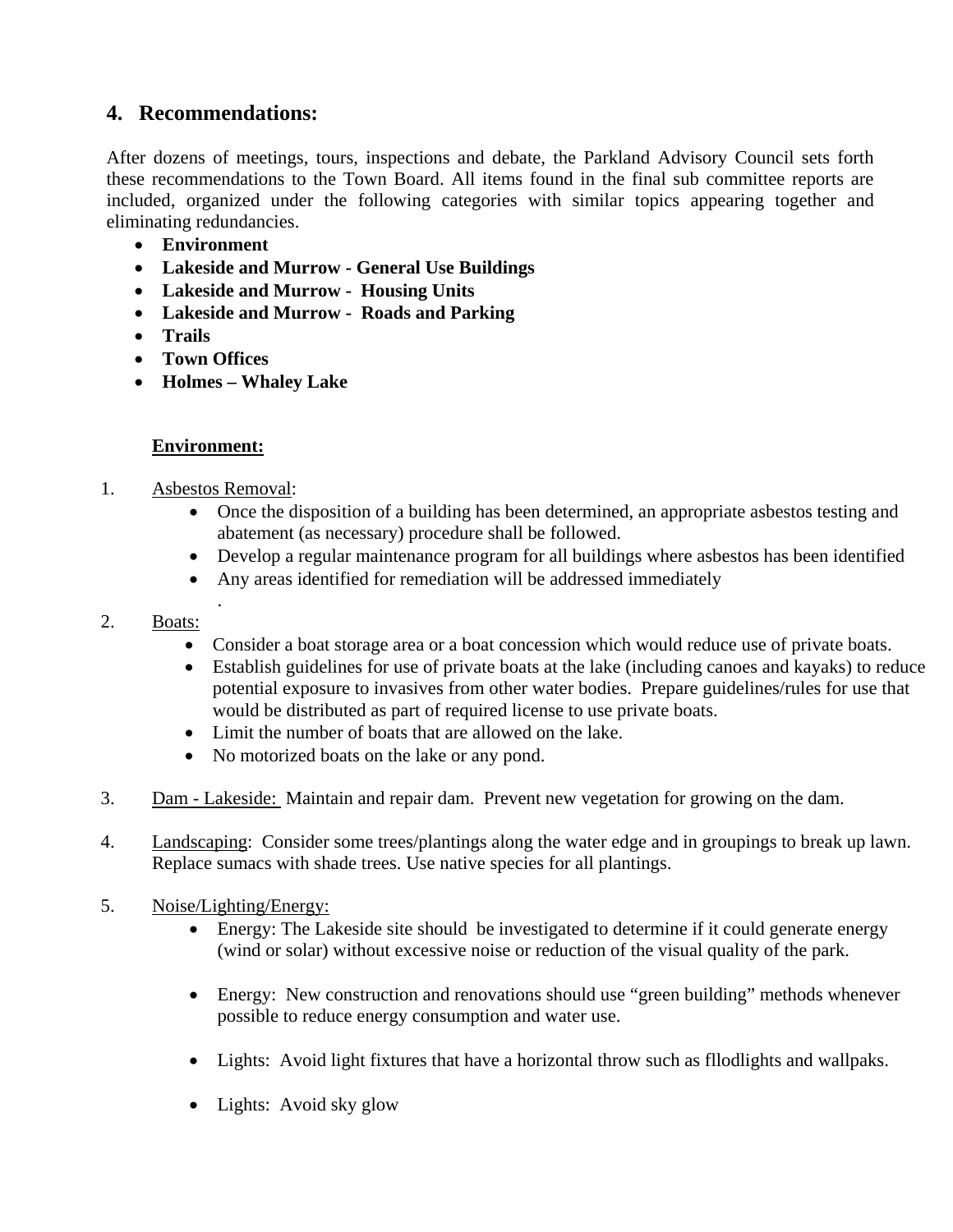- Lights: Carefully site all lights throughout the complex
- Lights: Night lighting should be limited at Lakeside Park. Murrow Park ballfields should be allowed to have night games.
- Lights: Temporary lighting for ice skating should be considered**.**
- 6. Sanitary Waste

.

- Sanitary Waste Plan: Recommend a professionally prepared septic and sanitary waste plan for Lakeside and Murrow
- Municipal Sewer Line: Should the sewer lines be extended into the vicinity of Lakeside and the use increases beyond the capacity of the SSDA, consider extending the municipal sewer service to Lakeside Park. Submit the necessary documents for grants for such extension. This may require work within the Wastewater Treatment Plant to increase necessary capacity.
- Lakeside Additional Septic Systems: Must be sensitive to the proximity of the lake and beach, the use of land as fields and costs associated with length of pipe
- . • Lakeside - Existing Septic Systems: Should be located and their capacity confirmed. The Inn's septic system was upgraded in the 1980's. Lathrop and Donaldson were used year round and those septic system are assumed to address a larger population, but this should be confirmed.
- Murrow Park: The septic system at the Pavilion (Lions) is very close to the stream. As a short term goal, this system should be evaluated with further study into relocation.. Should municipal lines be extended , hook up to the municipal sewer. For the long term, the septic system and rest rooms here should be removed and an alternate system explored.
- Systems Properly sized: Where soils are acceptable, the main use areas must have suitable septic systems which are properly sized.
- New Buildings: Where new buildings or more intense uses are proposed, provide an analysis of the sewer flow generated and the size of the required septic system as part of the project.All new septic systems must meet NYSDEC and DCDOH standards and will require their approval.
- Existing Town Hall and Recreation (Legion) Buildings: Are serviced by Village of Pawling municipal sewer. Any future uses of these buildings will need to be coordinated with the local sewer authority.
- Portable bathrooms: Depending on cost and the length of the season in use, the Town could consider a contract for the supply and maintenance of portable bathrooms at various locations at Lakeside. Consider extending the sewer lines or using portables at the trail heads.
- 7. Oil Tanks: Lakeside Park has 9 underground oil tanks. Of these tanks, 2 have been tested and no leaks identified. One tank , at the Inn, failed its testing. It has been pumped and is out of service. This tank will need to be removed immediately. The remaining tanks are scheduled to be removed. There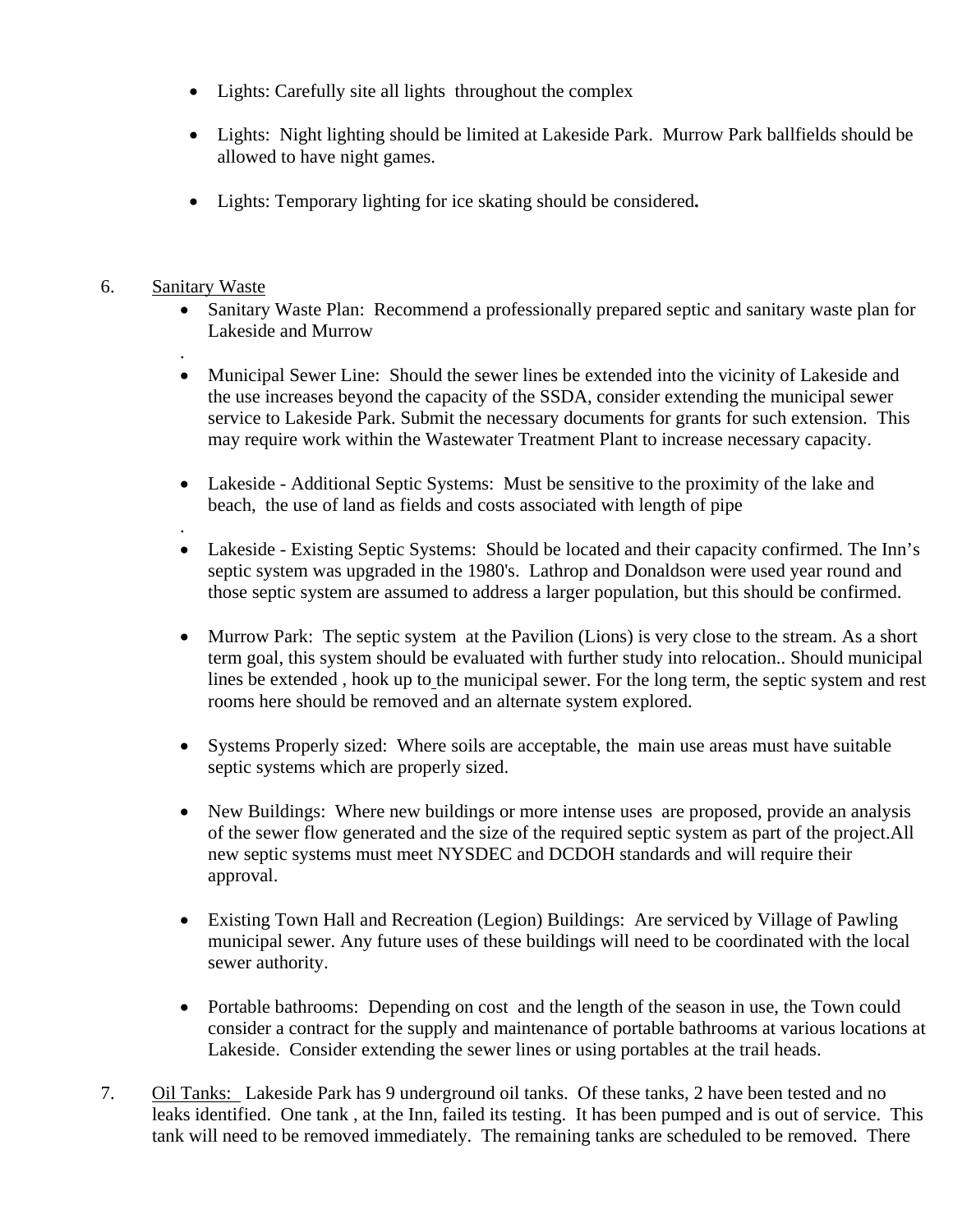is also an underground tank at the Recreation Building in the Village and the Holmes Civic Center. These tanks will also need to be tested. However, in order to ensure that no future leaks occur and to save the Town the cost of addressing these leaks:

- 1. Remove all underground oil tanks at buildings which are to be removed.
- 2. As part of any building project, the existing underground oil tanks shall be removed and an aboveground fuel source ( with appropriate leak protection) should be installed.
- 3. All removals and new construction shall be in accordance with NYSDEC and DCDOH requirements.
- 4. Test all underground tanks immediately.
- 5. Continue testing program for all underground fuel storage tanks at Lakeside and Murrow, Town Hall and Murrow
- 8. Stormwater Mgmt: Where new buildings and impervious surfaces are proposed, the construction should include water quality measures. These measures should integrate into the site as "natural" features. Avoid large detention basins whenever possible. Use swales, created wetlands and other more natural looking measures.
- 9. Water Quality
	- Maintenance Plan: Prepare an annual maintenance plan for the Town Public Works Department to to ensure water quality elements are addressed - for example- time and location of mowing, etc.
	- Stream at Murrow Park: Baseline water quality testing should be done upstream of the pond, at the of the pond and at the site outlet to monitor bacteria, fecal choliform and nutrient levels which would affect use of the swimming facility. Should any parameter test in the low to moderate range, an upstream management plan should be implemented. If any parameter meets or exceeds NYS limits immediate action should be taken.
	- Stream at Murrow: The stream bank at the Pavilion should be stabilized using coir logs or vegetation.
	- Streams at Lakeside: Annually review streams discharging into the lake to determine need for repair, bank stabilization, etc.
	- Sampling: Baseline water quality sampling should be done to determine existing conditions. This would include all nutrient levels, biological profiles including macro- invertebrates, temperature reading at various depths, etc. Continue water sampling for a wide array of parameters to monitor seasonal changes and changes from new uses of the park.
	- Invasive Species: Determine if tiger mussels or any other invasive species have been introduced into the lake and implement a management plan.
	- Geese: Research and implement a geese management program*. (done)*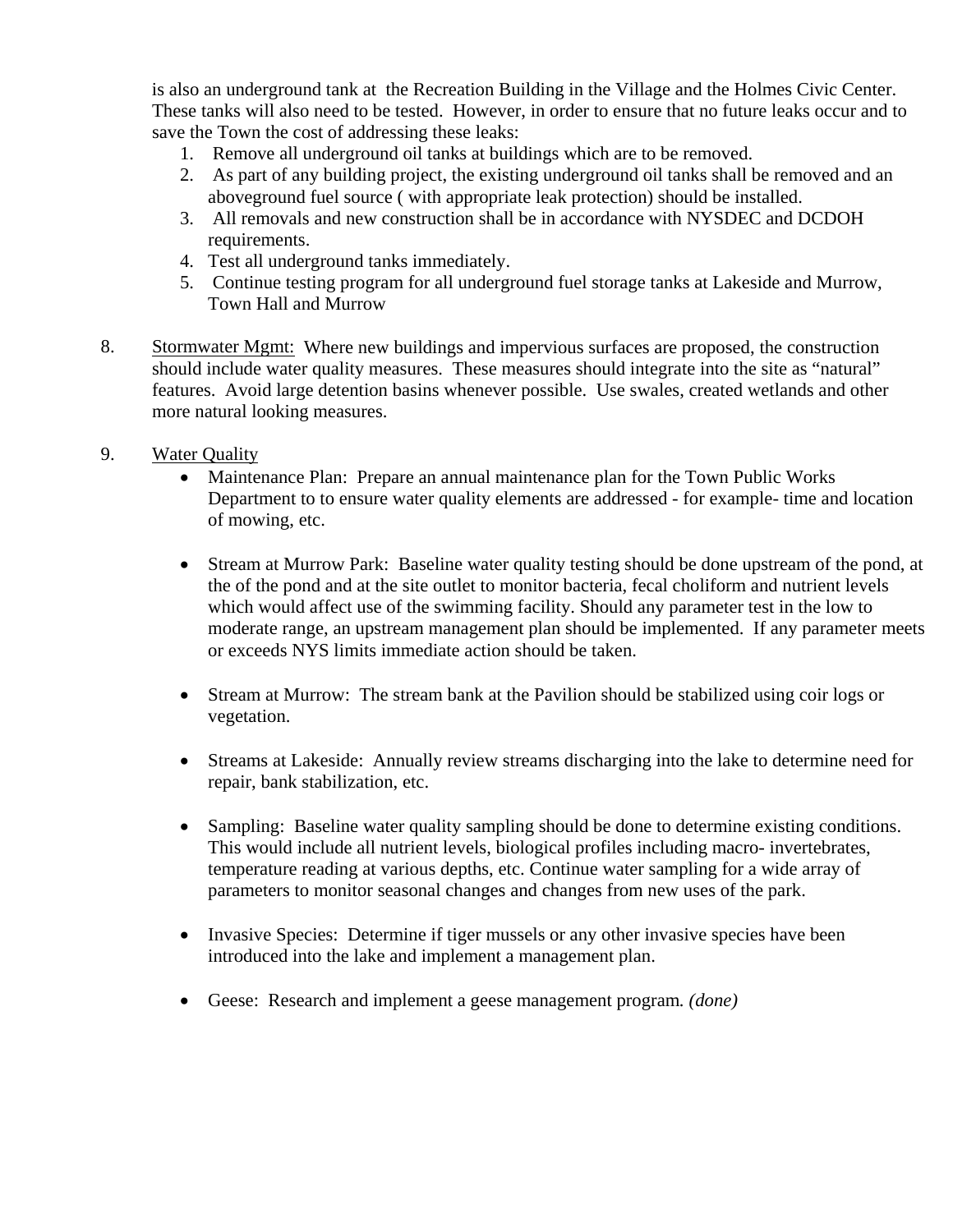# **Lakeside and Murrow Park - General Use Buildings***:*

- 10. All Facilities: Need a complete professionally prepared master building and facilities plan
- 11. All Buildings: **A**ll existing buildings at Lakeside to be considered for both recreation programs and/or Town government
- 12. All Programs: should be centralized as far as possible at either Lakeside- Lathrop or Holmes Whaley Civic Center
- 13. One site: Lakeside and Murrow to be viewed as one site with duplication of programs eliminated as far as possible
- 14. Passive v. Active Recreation: The subcommittee recommends that future new uses of Lakeside Park focus on passive recreation. Passive recreation includes the implementation of a trail system which would allow a variety of users to participate at their own pace. Active recreation or use should be limited to the Lathrop complex or along Dodge Road**.**
- 15. Barns/Gymnasium/ Multi purpose building: With the continued growth of Pawling and the need for various types of indoor space, it is recommended that the barns be reconstructed as a gymnasium building within the next five years. The existing Barns complex could be altered to provide gymnasium and/or multi-purpose space. They are in good condition, situated away from the main recreational area and could be included in the RFI as described below.
- 16. Cottage Row: due to its condition and location, does not have viable potential for hospitality use. These buildings may be removed from the site to prevent further deterioration, harm to the public, and insurance liability**.**
- 17. Chapel and Outbuildings: It is recommended that the Chapel, Laundry, and Ice/Milk Houses also be removed
- 18. Day Care: The expansion of the existing childcare program to full daycare represents a public need and a potential revenue-producing venture for the Town. The existing program should be expanded to full-time daycare, which will require expansion of the existing building.
- 19. Donaldson Center: has been considered for potential relocation of the Town Hall. The existing building layout would not permit placement of the Justice Court within the footprint of the structure. An elevator would be required to provide universal access to the second floor. Neither does it lend itself to hospitality use. Other uses should be considered

The location of the Donaldson Center within Lakeside Park is not conducive to the surrounding recreation uses - . Day Care Center, Day Camp Operation, beach front and playing fields.

Donaldson could be utilized for Recreation Dept. offices and programs if the deteriorated buildings on Cottage Row are removed

20. Inn: Commercial use of the Inn may conflict with the stated purpose of the park for community recreation. It is recommended that an RFI be circulated to gauge interest and possibilities. Meanwhile optimum use may be for a Town owned community catering facility operated by town-approved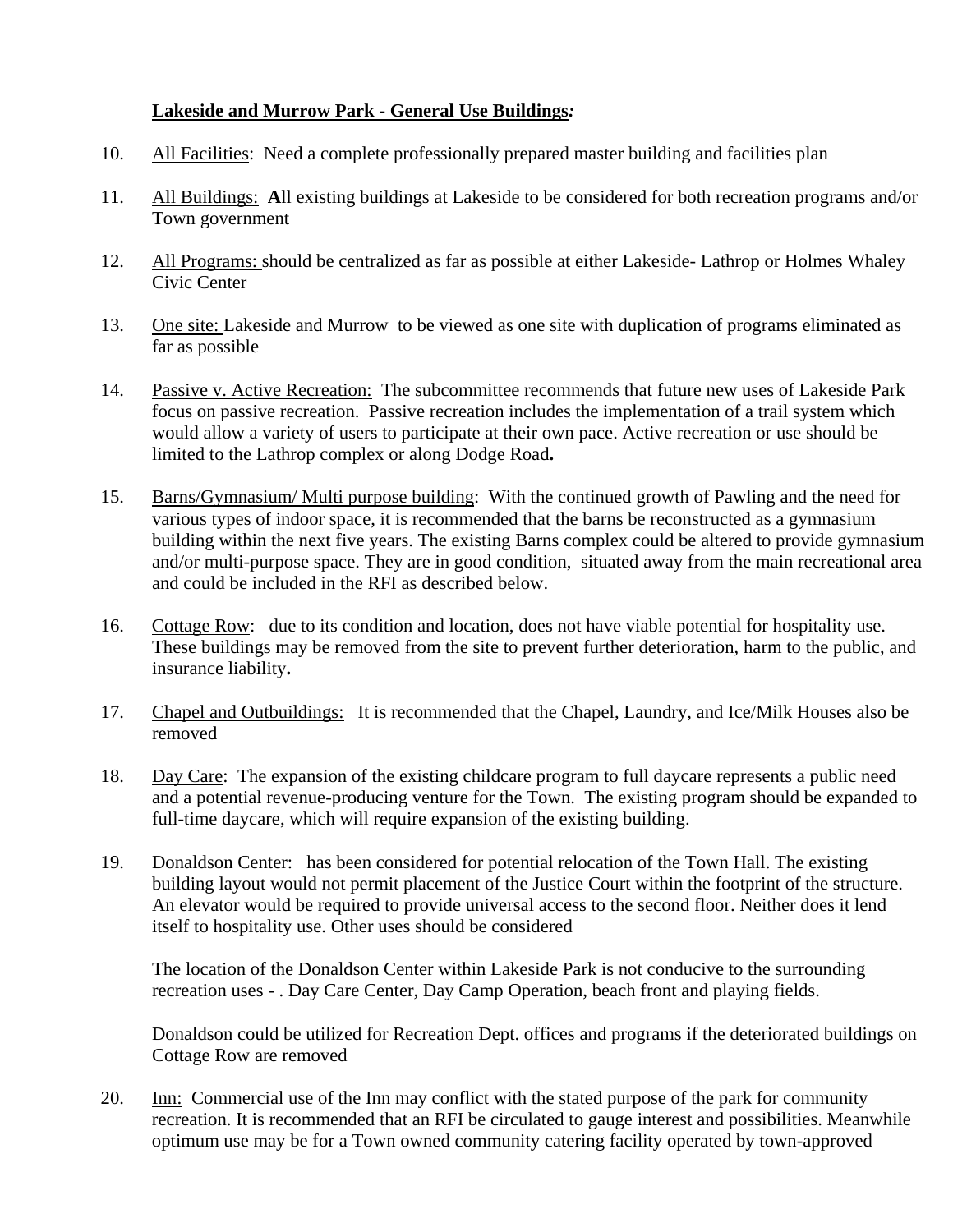caterers. The RFI might also include potential uses for the Barns and the Holmes Civic Center.

- 21. Lathrop Auditorium: The Recreation Sub Committee recommends that the Auditorium at Lathrop be preserved for community activities
- 22. Kitchen Facilities: Existing kitchen and/or kitchenette facilities at the Inn, Lathrop, Lions Pavilion, Town Hall, and HWLCA should be considered as disposition of these buildings is determined
- 23. Arts Center: *Support* establishment of an Arts Center at Lakeside offering education, exhibition and performance space
- 24. Environmental Center: *Support* establishment of an outdoor environmental education center at Lakeside
- 25. Outdoor Skate Park: Support the need for installation of a skate park at Lakeside Park.
- 26. Indoor pool: With expected population growth over the next ten years, an indoor pool should be in our long range planning
- 27. Playgrounds: Safe playgrounds for young children should be maintained, enlarged and new one created as needs arise
- 28. Playing/Ball fields: are in increasing demand and should be developed and/or expanded at current and future sites, consolidating locations where possible.
- 28. Pavilions/Bandstand: to be maintained at Lakeside and Murrow for outdoor events and activities
- 29. Tennis: has been supported at Lakeside for over 40 years. The four existing har-tru clay tennis courts need to continue to be maintained. The number of "hard courts" currently in existence can be reduced, with the remaining courts repaired and renovated for community and school use. Repurpose unused tennis courts for other activities such as handball, basketball, etc.
- 30. Emergency response plan: An emergency response plan, including telephones, needs to be implemented at all the Town recreation sites.

#### **Lakeside and Murrow Park - Housing Units:**

31. Burr House: It is recognized that the Burr House represents a type of 19<sup>th-</sup>century housing indicative a Pawling's agrarian history and the structure was the homestead of the original Burr family farm. The building has been reviewed by this Sub-committee and the findings are as follows:

Based on historical photographs, the building was larger at one time. The western wing of the house has since been removed.

A fire in the 1930's caused extensive damage to the roof and upper floor of the building. This damage is evidenced by charred wood and replaced structural members.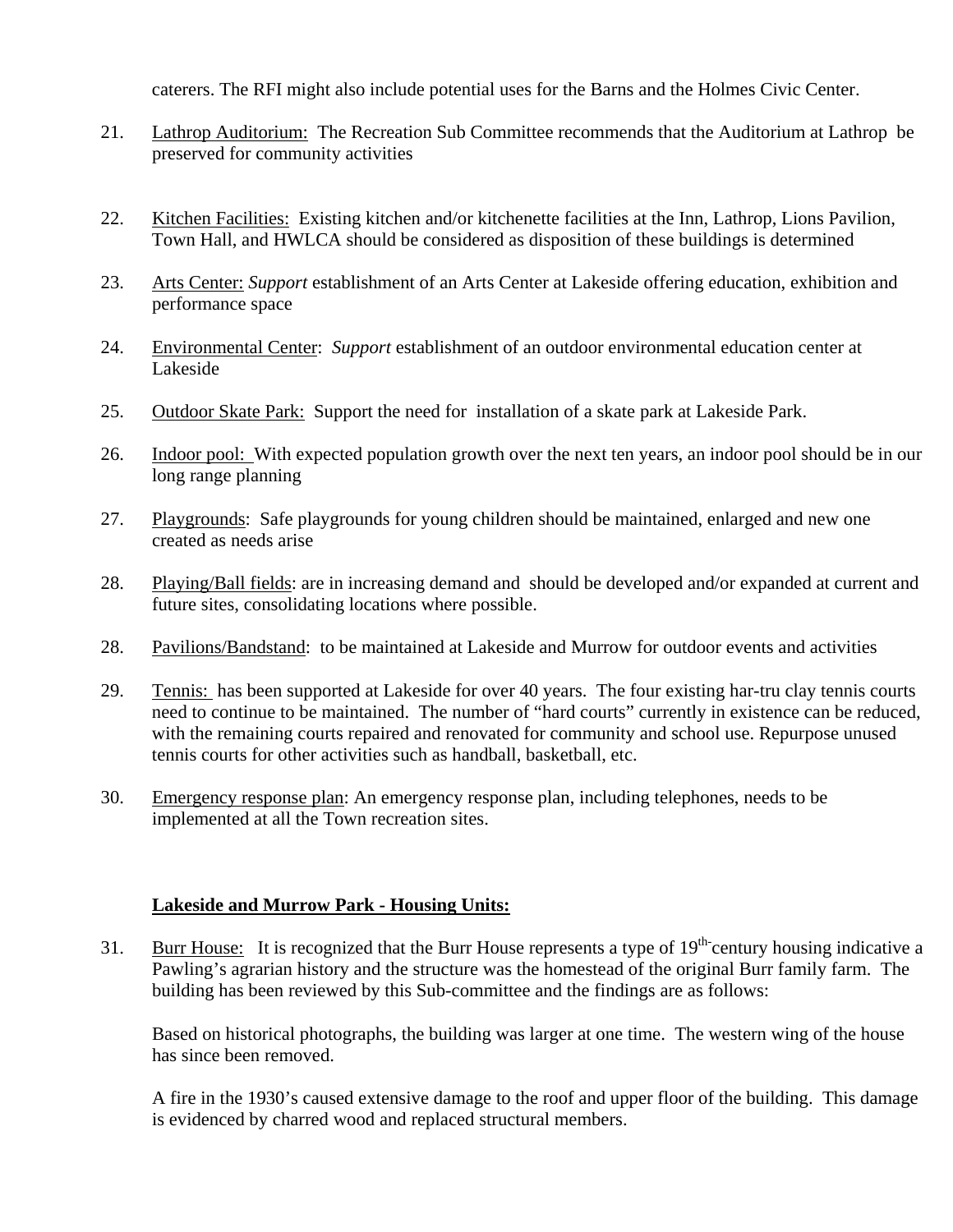The installation of the asbestos (assumed) tile siding has obliterated at detail work on the building.

As the building has not been maintained, a majority of any architectural detailing has been removed or is beyond repair.

The type and adequacy of potable water and wastewater removal requires further study.

Overall, the Burr House has fallen into a state of severe disrepair, the full extent of which cannot be determined solely by visual inspection. In its current state, the building represents an attractive nuisance and an insurance liability.

It is recommended that the Burr House be removed from the site to prevent further deterioration, harm to the public, and insurance liability.

- 32. Chateau:The Château is currently being utilized by the Recreation Department for the lifeguards and should not be reinstated for residential use at this time.
- 33. Brown and Elms Cottages ; The four cottages along Green Mountain Lake Road: "Brown", "Elms", "White", "Acorn" cottages vary in construction quality and condition. It is recommended that the Brown and Elm cottages should not be demolished. Residential use for these two structures is limited and the Town should consider alternate uses. If appropriate, relocation of these buildings to other areas of the site could also be pursued.
- 34. White and Acorn cottages should be removed from the site. It is recommended that the Town solicit offers from the public to remove one or both of the structures from the site at no cost to the Town.
- 35. Lodge: is deteriorated and should be removed
- 36. Yellow House:The Yellow House is in generally good repair and should remain. The existing structure provides housing for the Head of Maintenance at Lakeside Park.
- 37. "The Pines", "Directors House" and "Superintendents House: are in generally good condition and these structures should be maintained. It is recommended to occupy these buildings as affordable rental housing per affordable housing guidelines established by the Town of Pawling. Discussions with outside management agencies should continue towards this goal.
- 38. Securing: Occupancy of structures will be part of the overall Master Plan and must be phased accordingly. During implementation of the Master Plan, each should be adequately secured to promote public safety and prevent vandalism.
- 39. Other items discussed:
	- Offer the Pines, Superintendents House and/or Directors House, with minimum plot of land respectively, for sale to the general public.
	- Offer the Pines, Superintendents House and/or Directors House for rental to the general public.
	- Utilize any of the residential structures for emergency housing.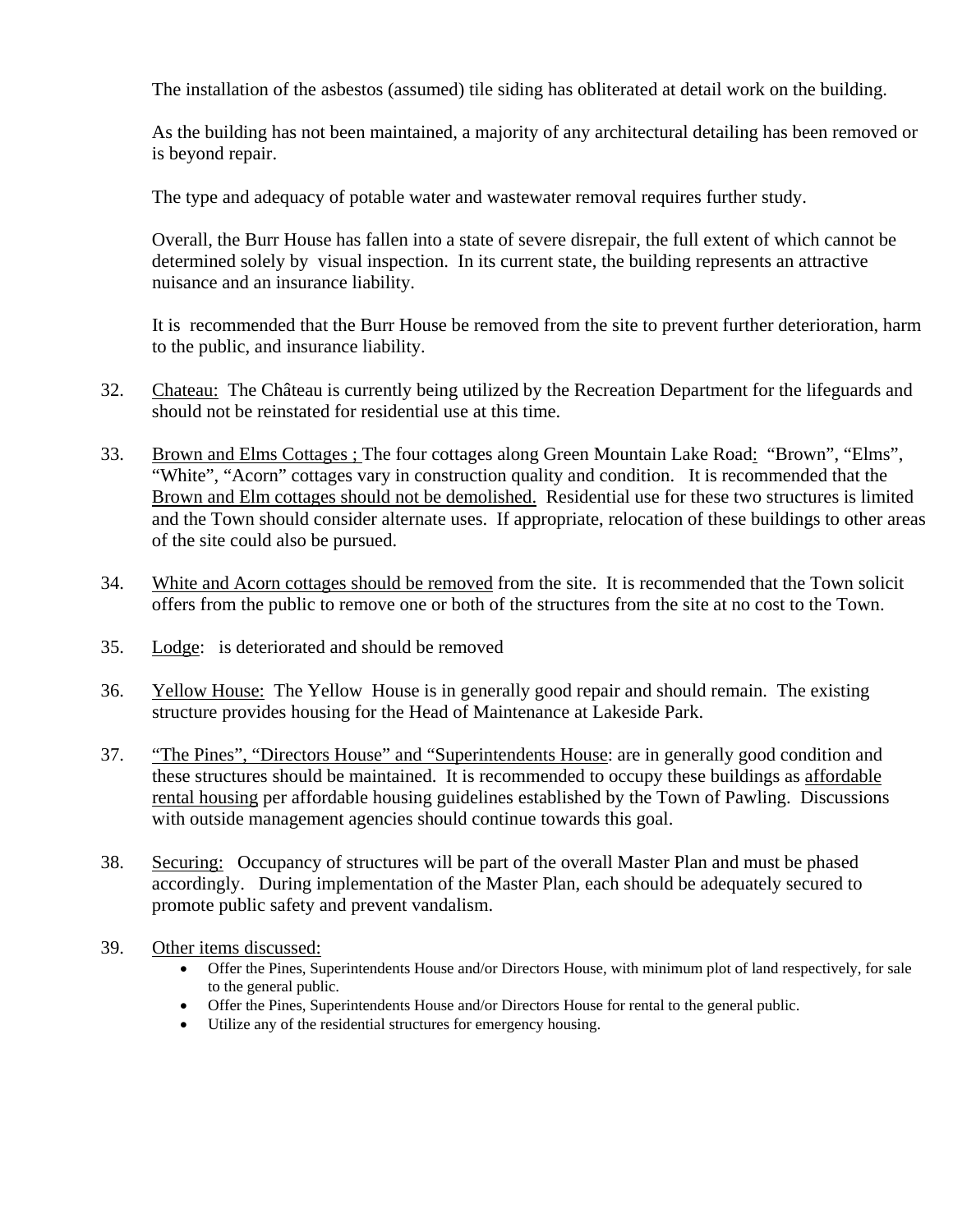# **Lakeside and Murrow Park – Roads and Parking:**

- 40. Roads:
	- Parking and Circulation Plan: Need a *(professionally prepared)* parking and circulation plan for Lakeside and Murrow
	- Emergency Access: Emergency Vehicle only access should be extended between Murrow and Lakeside Park. This will also serve to allow pedestrian and bike riders a connection between the two parks
	- Entrance to Lakeside: Access to Lakeside Park should be modified to create a "T" intersection with West Dover Road
	- Limited Access: The existing road between the Donaldson Center and the barns should be maintained
	- Relocation Road along Cottage Row: Relocation of the road to the north of Cottage Row should be considered. Relocation where existing vegetation (spruce trees) would be detrimentally affected should be avoided
	- Paving: All roads currently paved should be reevaluated to determine where pavement may be reduced. Consider reducing pavement in wooded areas or using alternate surfaces, such as pavers.
- 41. Parking
	- Additional parking: Should be added where necessary once building/site uses have been established.
	- Drainage: Where possible, non- intrusive stormwater quality methods should be added to the final parking layout (such as dry wells and grass swales) to provide stormwater filtering before entering and stream, wetland or the Lake
	- Town Hall: If uses are to change at these sites, the parking plan should be revised to provide for better flow and stormwater management. This would include a decreased curb cut on Charles Colman Boulevard. The existing parking area generally pitches to Charles Colman Blvd
	- Maintenance: Lakeside, Murrow, and Holmes Parks should be integrated into the Town's maintenance program for parking and roads
	- Paving: At both Murrow Park and Lakeside Park, the parking areas are in poor condition and have more pavement than necessary. The layout of the parking areas should be redesigned to reduce excess pavement but also to clarify traffic patterns. To protect the underlying soils and groundwater permanent parking areas should be paved
	- Paving: Overflow parking areas should be considered using alternate surfaces
	- Paving: Provide green space in parking areas to clarify traffic patterns and to allow recharge thru the grass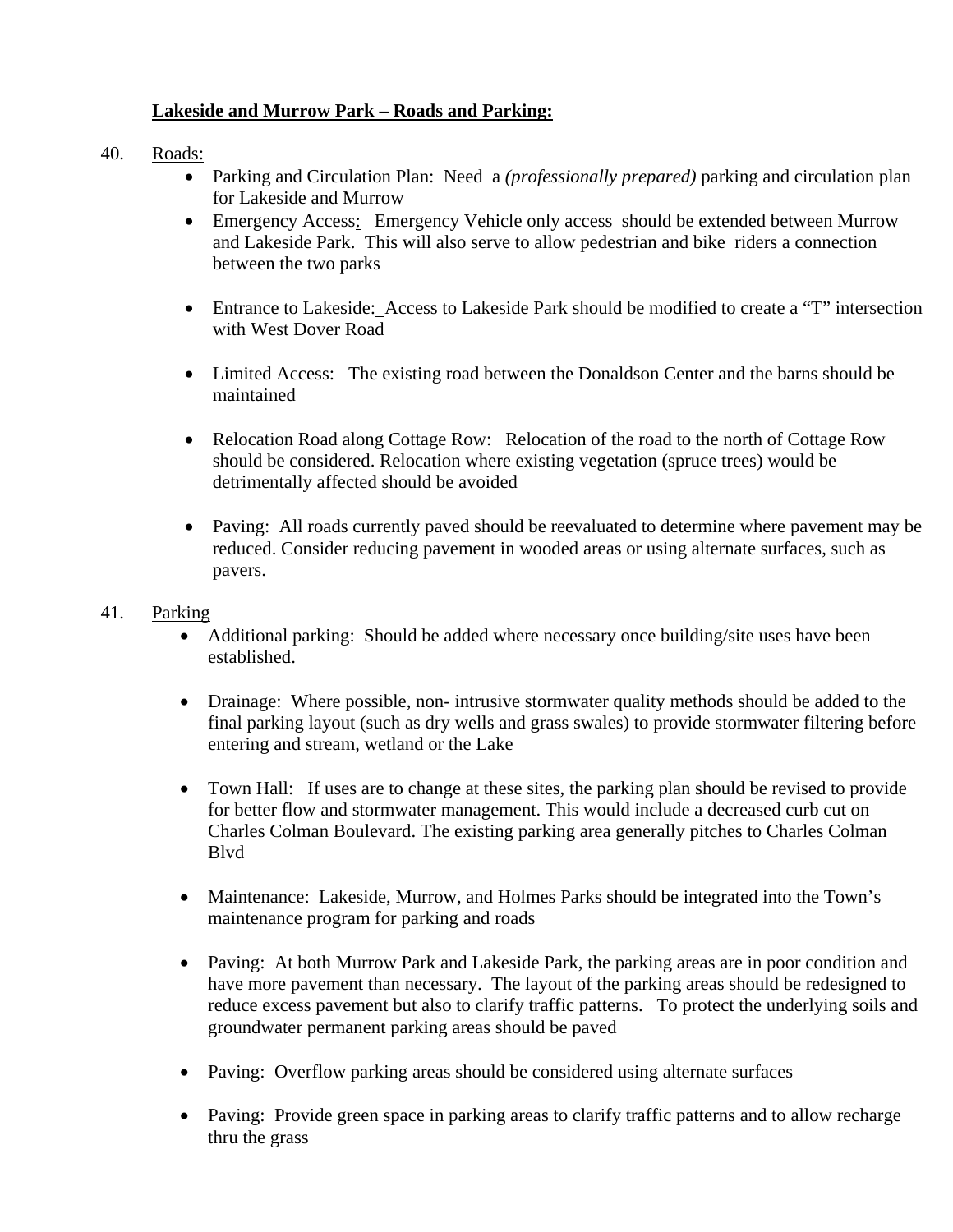## **Trails:**

- 42. Townwide Trail System: A town-wide trail map should be prepared which includes all current trails as well as potential future trails and connections with regional trails beyond the limits of the Town. Establish Trail Heads with Trail Maps / signage, and brochures. Establish a program for construction and maintenance of trails
- 43. Bikes: Designate a specific paved/smooth gravel path for bicycles which will connect with other street bike paths. Designate specific paths for mountain bikes
- 44. Connections: Extend connector between Murrow Park and Lakeside Park. Support sidewalk and path connection to Town Hall and the Village.
- 45. Dogs: Consider a designated dog park area with pick-up and trash facilities for poop.
- 46. Erosion: Consider rotation of trail use to avoid overuse and potential erosion.
- 47. Handicap access: Provide a clearly signed wheelchair accessible loop
- 48. Horses: No horses should be allowed at the Park they produce waste, need facilities for horse trailers and trail lengths would not be adequate for half day excursions.
- 49. Posting: Establish and post difficulty levels for all trails. Post all paths with right-of-ways protocols for different users.
- 50. Surfacing: The Town should consider a variety of path Surfaces which must be maintained. Path surfaces could be determined by user groups - for example - peds + wheelchairs+ street bikes  $=$  paved path. Peds only $=$  stone dust path. In steep areas, provide path surfaces which are designed to control runoff. In wooded areas, consider using wood chips or other surfaces.
- 51. Wetlands: Limit the use of western wetland. Where trails are installed in the wetlands, provide boardwalks and interpretive signs.
- 52. Passive v. Active Use: The subcommittee recommends that the uses for the Central Hill, East Hill and areas within 300 'of the north, east, and west sides of Green Mountain Lake be used for passive recreation only. This means no lights or active sports fields within 300' of the north, east, and west of the lake (except existing buildings).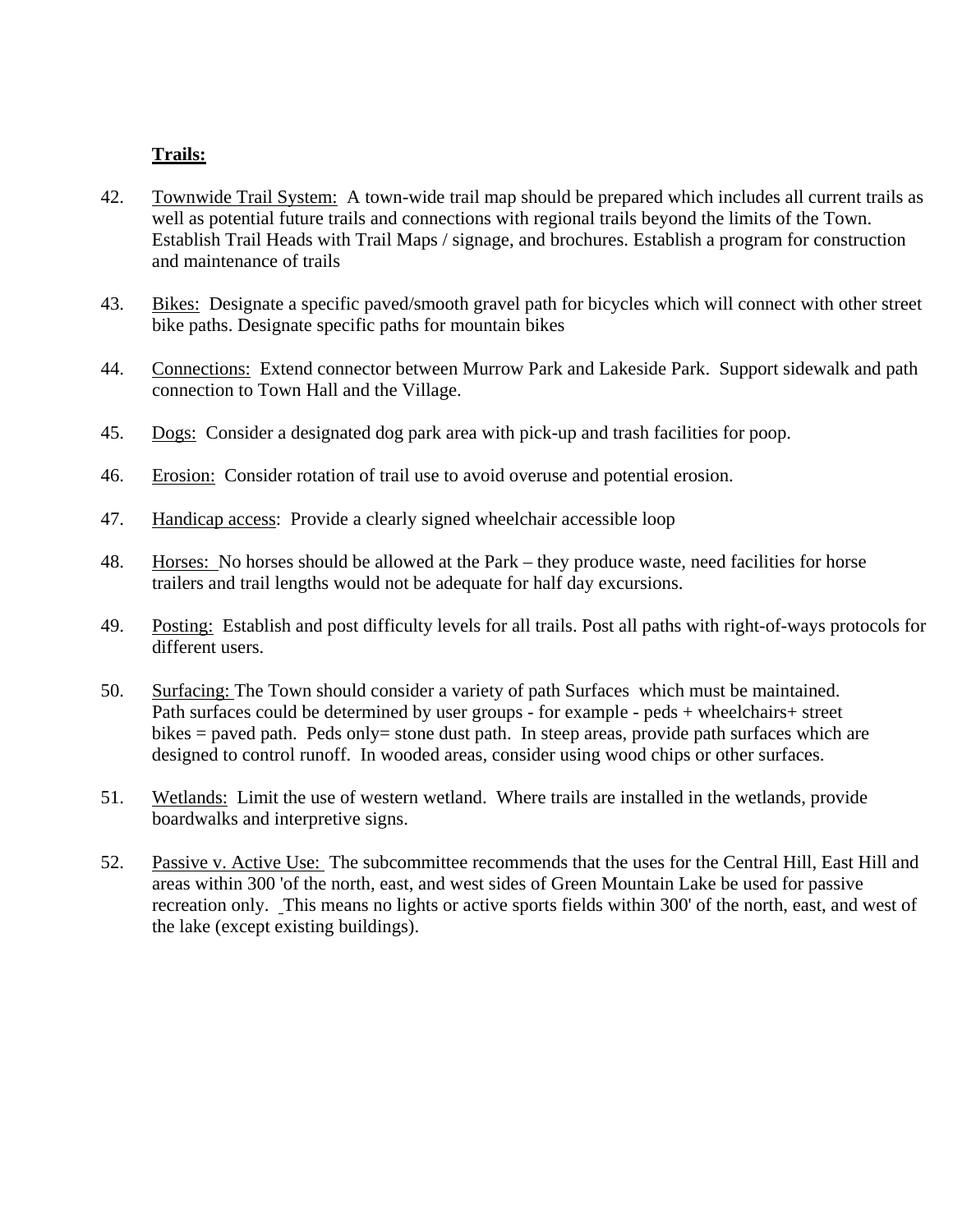# **Town Offices:**

- 53. Relocation of Existing Town Hall: Existing Town Hall facility is inadequate for safe and efficient services. Specific areas of concern include inadequate parking, security, privacy, access, fire safety, and protection of Town documents. Due to the constraints present at the present Town Hall site, relocation of the municipal offices should be considered. Based on a review of the existing Townowned buildings/sites, the *Town Offices* sub committee recommends further study into the relocation of the Pawling Town Hall to the Lathrop Building at Lakeside Park. Preliminary layouts for the Lathrop Building illustrate that all municipal offices, including the Justice Court, present in the existing Town Hall could be relocated to the Lathrop Building. Such relocation would mitigate the issues present at the existing Town Hall and provides space for future growth. In addition, the location of the Lathrop Building within the existing Park would allow for the coexistence of the municipal use with the existing and proposed recreation uses on the site.
- 54. Town Functions Offices and Recreation: Lakeside provides a good location for a number of Town functions. i.e. recreation and government. To provide appropriate space for all, it is recommended that all existing buildings at Lakeside be considered to house these functions *(i.e. move Town Offices to Lakeside).* Recreation Dept. Offices should continue to be housed at Lakeside
- 55. Lathrop Auditorium: The Recreation Sub Committee recommends that the Auditorium at Lathrop be preserved for community activities
- 56. Existing Town Offices Potential Uses :
	- Multi purpose recreational space has been recommended by the Recreation sub committee. Much of the interior walls of the existing Town Hall are removable, which would open the space for an interim large, multi-purpose space. There are also possibilities for such multipurpose space at the Barns.
	- Existing Recreation/Legion Building would be a suitable location for the Lions Club, Grange, Legion and other community organization to hold meetings and functions.
	- Existing Town Hall building would be suitable for use by the Pawling Theater Company and other similar organizations.
	- Sell the existing Town Hall and Rec. Bldgs to fund improvements at Lakeside

## **Holmes - Whaley Lake:**

57. Background: The Hamlet of Holmes is unique in that, although it is part of the Town of Pawling, it retains a smaller-scale community identity that is important to maintain. The Civic Association Building is an important part of the Holmes-Whaley Lake community, a fast-growing section of the Town. The use of the building has provided a much-needed gathering space for various community activities. Several community groups, such as the Holmes Whaley Lake Civic Association (HWLCAC), Shorehaven Civic Association, Great Bear Homeowners Association, as well as Town of Pawling Recreation Department programs, utilize the upper level of building. In addition, the multipurpose room is used for parties, meetings, and other uses requiring local assembly space. The lower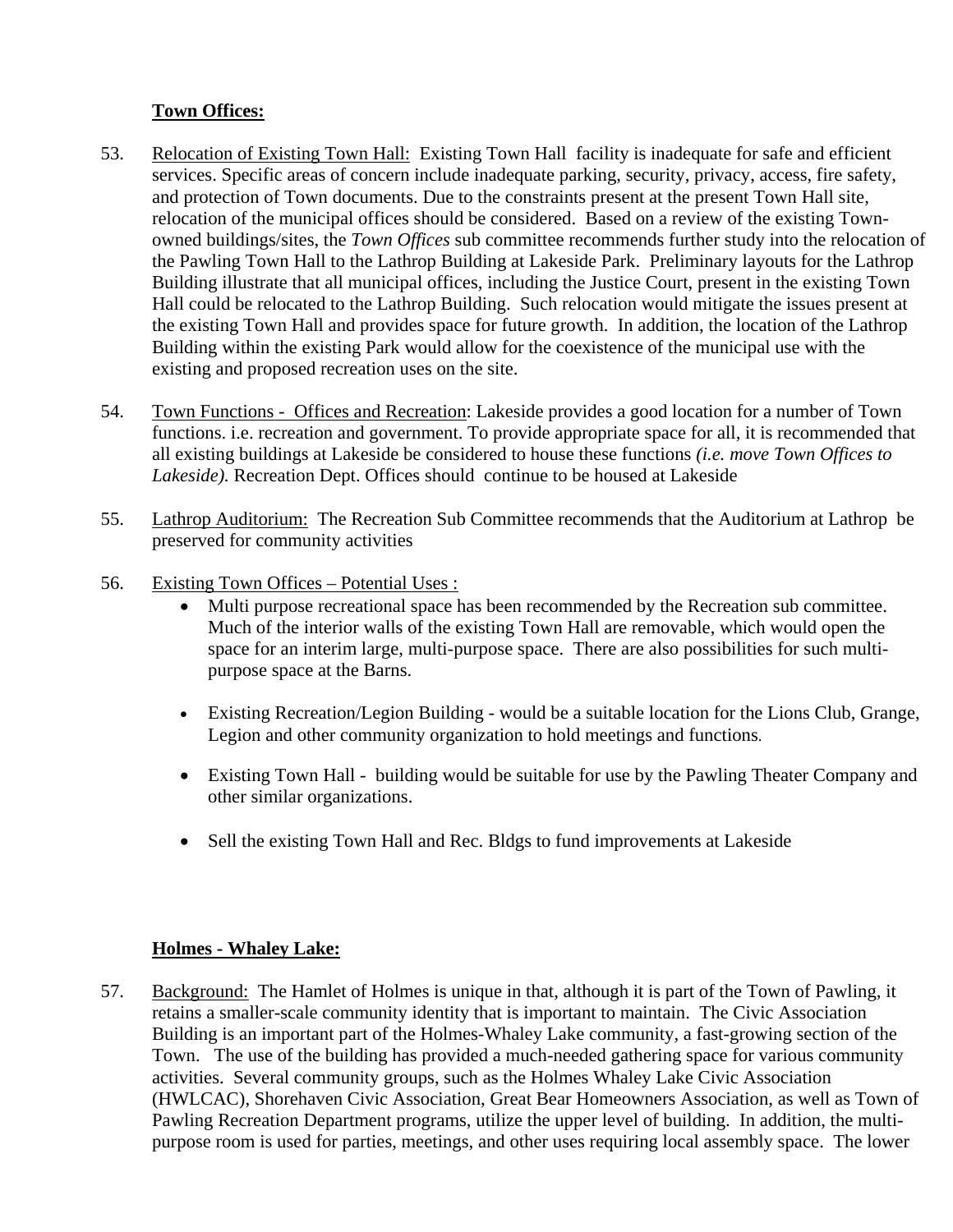level of the building is generally not utilized.

- 58. Programs and facilities to be expanded:
	- It is recommended to expand programs provided at the Civic Center to include child and/or senior care, teen center, seniors center, arts and cultural activities.
	- The existing playground on Holmes Road is close to the road and there is no dedicated parking facility for these areas. It is recommended to relocate the playground to a safer location.
	- The basketball courts require some upgrades and parking.
	- The Girl Scouts should be contacted to reinstate the use agreement with the Town for the existing baseball field at Camp Kaufmann.
	- The Fire Commissioners need to be contacted for agreement to use a one acre+/- parcel south of the firehouse for an all purpose playing field.
- 59. Holmes-Whaley Civic Community Center: The Holmes area needs the community center for meetings, childcare, teen center and seniors. Existing building needs renovation and expansion. It is recommended that the HWLCA building and surrounding site be upgraded to meet the needs of the Holmes community. A full list of building issues and priorities has been prepared (refer to Holmes Building Report attachment). Of particular note is the existing kitchen, which provides minimal, but necessary, support to the large multi-purpose room and the potential for utilization of the lower level of the building.
- 60. Holmes Whaley Civic Center Parking:
	- Analyze all parking at Holmes Whaley Civic Center
	- The existing parking area at the Civic Center is unpaved. A parking plan, including stormwater management, should be considered.
	- Provide for designated parking spaces at the existing basketball court and playground.
	- recommended that additional parking opportunities, whether on-site or the north be pursued to provide better access to the upper level of the building. Currently there is no convenient access to the front entrance and handicap accessability is limited.
- 61. Holmes-Whaley Civic Center Sanitary Waste: Determine the location and capacity of the Holmes Civic Center septic facilities. Any expanded use of the facilities at the site may require alterations to the existing system.
- 62. Pedestrian access: Convenient access between the Civic Association site and Holmes Pond is desired.
- 63. Pond/Dam: All required dam and retaining wall repairs should be completed. Establish a maintenance plan for Holmes Pond and the dam.
- 64. Rail Trail: It is recommended that a circulation plan be established which encourages use and expansion northward of the Maybrook Rail Trail.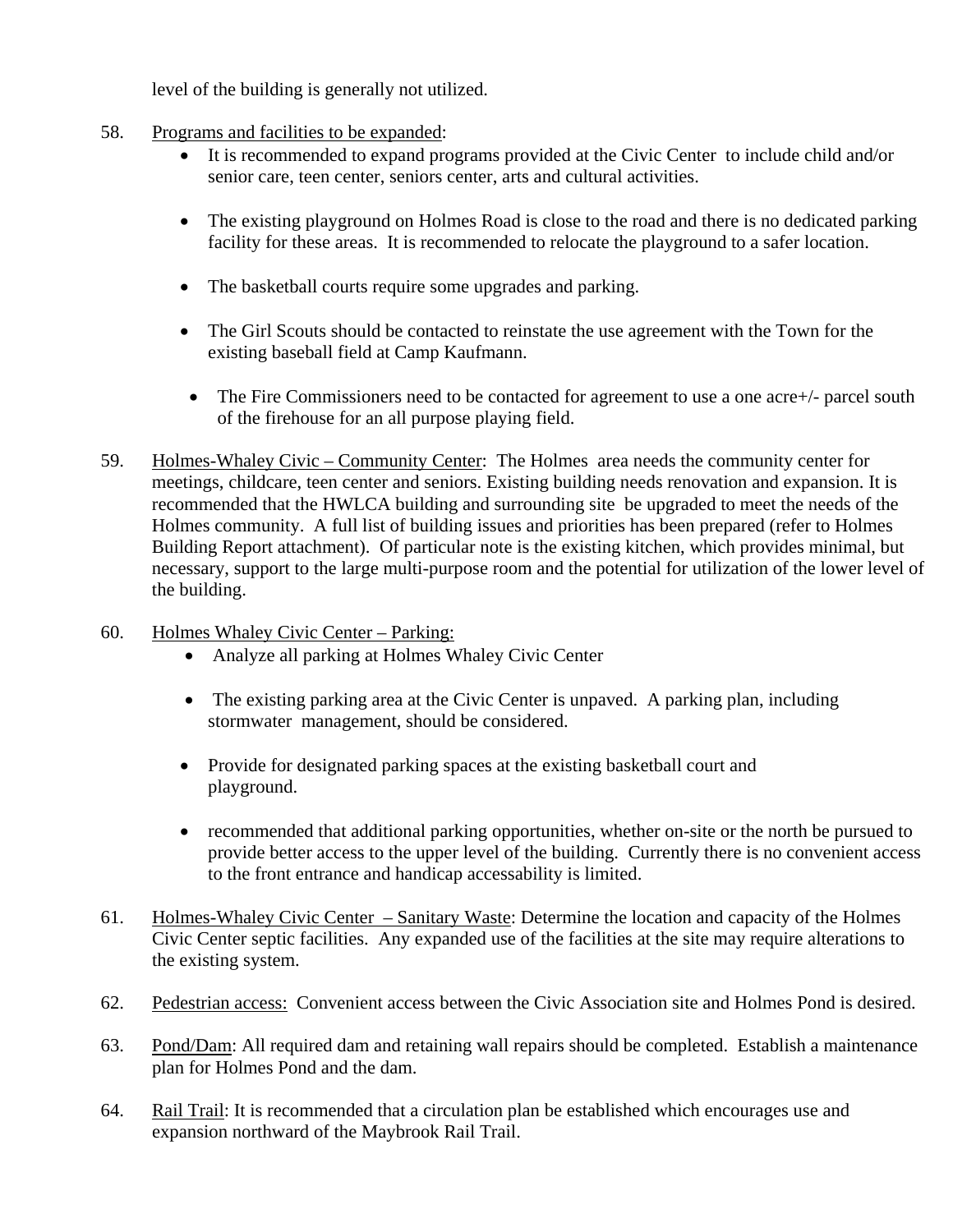- 65. Sidewalks: Create a pedestrian circulation system in the Holmes Hamlet area The circulation plan should include consideration for sidewalks along Route 292 (from deli near Bundy Hill Road extending south to the Civic Association.
- 66. Whaley Lake: It is recommended that public access to Whaley Lake be provided.
- 67. Implementation of recommendations: The hamlet of Holmes represents a strong community and residents have expressed interest in working with the Town to provide labor, where appropriate, to achieve some of the goals listed in this document**.**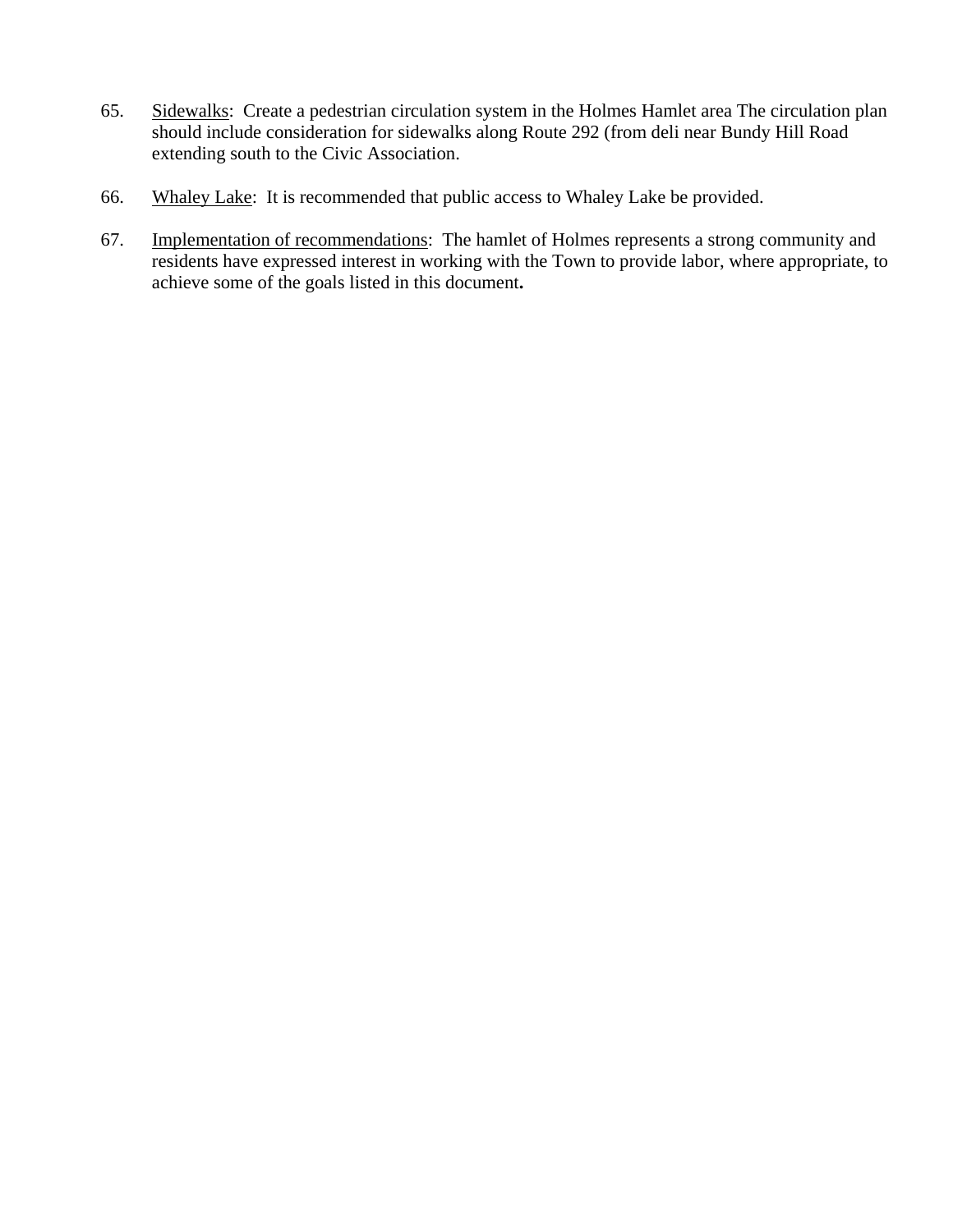# **5. Priorities:**

It would appear that over two thirds of these recommendations can be folded in to the Town's general operations over ensuing years without major budget impact. Some, however, are either significant or urgent enough to warrant priority consideration.

The following priorities have been identified by the Finance Sub Committee for *immediate*, *near term (1 –5 years)* or *long term (over 5 years)* consideration with estimated costs - *under \$10k*, *under \$100k*, *under \$500k*, *over \$500k.*

## **Immediate Recommendations: Cost range**

| 1. | <b>Affordable Housing:</b> Based on the general good condition of the three<br>residences along Dodge Road (Pines, Directors and Superintendents Houses), it is<br>recommended to occupy these buildings as rental housing per affordable housing<br>guideline established by the Town of Pawling. Discussions with outside<br>management agencies should continue towards this goal.            |                             |
|----|--------------------------------------------------------------------------------------------------------------------------------------------------------------------------------------------------------------------------------------------------------------------------------------------------------------------------------------------------------------------------------------------------|-----------------------------|
| 2. | Building Removal: Buildings recommended to be removed from the site should<br>be done to prevent further deterioration, harm to the public, and insurance<br>liability. The following buildings are of immediate concern. (See Near Term Recs<br>also):                                                                                                                                          |                             |
|    | Lodge<br><b>Burr House</b>                                                                                                                                                                                                                                                                                                                                                                       | Under \$10k<br>Under \$100k |
| 3. | <b>Dam at Lakeside:</b> All required Dam Repairs to be completed at Green Mt. Lake                                                                                                                                                                                                                                                                                                               | Under \$10k                 |
| 4. | <b>Request For Information (RFI):</b> A Request for Information should be prepared<br>and circulated to obtain better insight for the potential uses at the Inn and the<br>Barns and operation of the Holmes Civic Center kitchen.                                                                                                                                                               | Under \$10k                 |
| 5. | <b>Recreation Dept. Offices:</b> The Donaldson Center could be utilized for<br>Recreation Department offices and programs.                                                                                                                                                                                                                                                                       | Under \$100k                |
| 6. | Holmes Civic Center Building – Immediate items: Begin the process of repair Under \$100k<br>and renovation at the Holmes Whaley Lake Civic Center.<br>The Holmes<br>Subcommittee has prepared a priority list, which spans immediate needs through<br>the next ten years. Refer to the Building Report Attachment of the Holmes<br>Subcommittee Report. (Also see "Near Term" recs which follow) |                             |
| 7. | Holmes Recreation Programs, Facilities and Parking: The Town of Pawling<br>should pursue additional recreation (e.g.: Camp Kaufmann baseball field and field<br>south of the firehouse) and parking opportunities in the vicinity of the Holmes<br>Whaley Lake Civic Center site (more specifically detailed in General<br>Recommendations above).                                               | Under \$10k                 |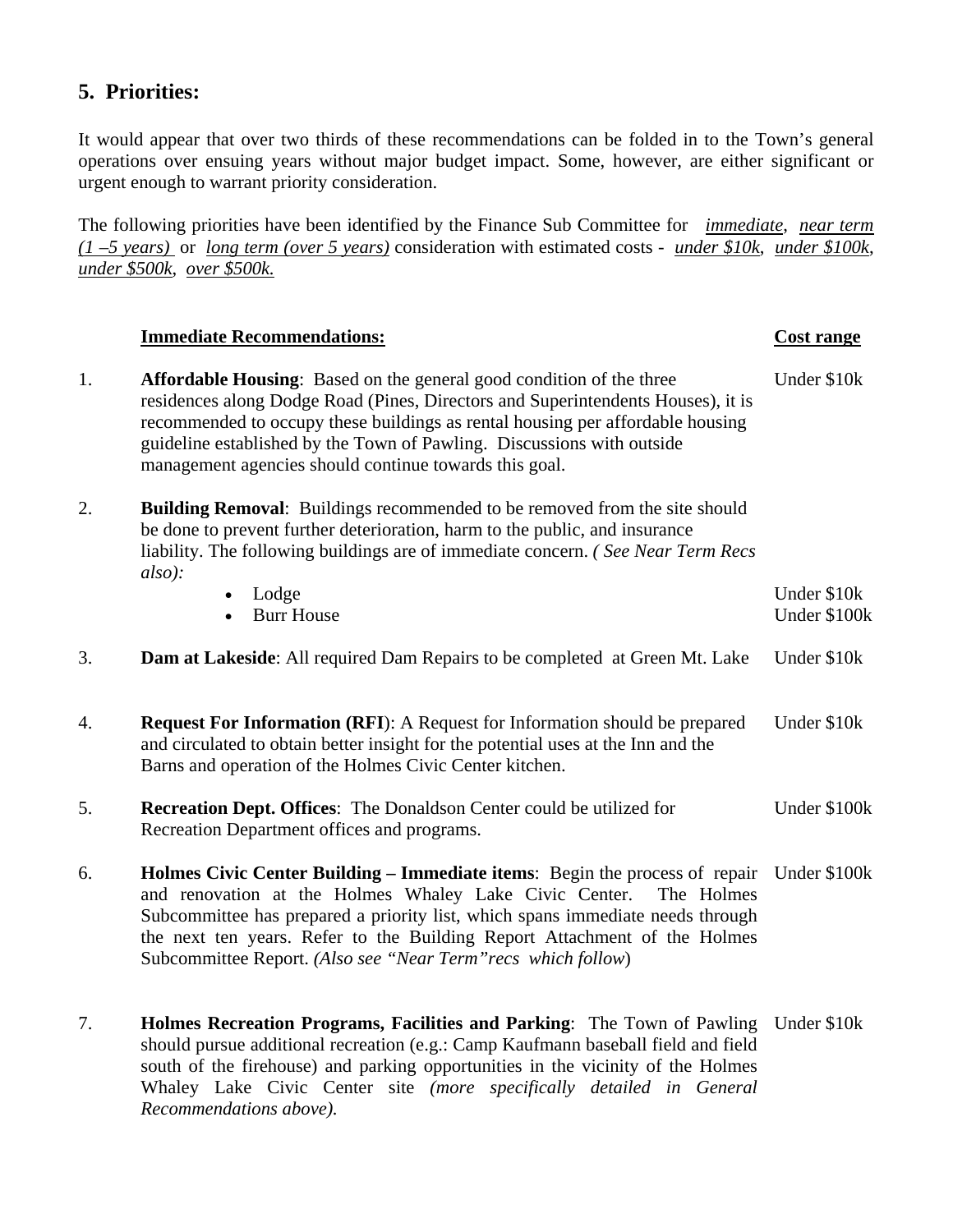# **Immediate Recommendations:**

| 8.  | <b>Oil Tanks:</b> Continue testing program for all underground fuel storage tanks at Under \$10k<br>Lakeside and Murrow Parks, Town Hall complex and Holmes site.                                                                                                                                         |                             |  |
|-----|-----------------------------------------------------------------------------------------------------------------------------------------------------------------------------------------------------------------------------------------------------------------------------------------------------------|-----------------------------|--|
| 9.  | Roads and Parking Plan: The Town should prepare a parking and vehicle<br>circulation plan for Lakeside and Murrow Parks.<br>("Roads and Parking"<br>recommendations in Section 4 above would apply).                                                                                                      | Under \$10k                 |  |
| 10. | <b>Stream Bank:</b> Repair/stabilize the stream bank at Murrow Park.                                                                                                                                                                                                                                      | Under \$10k                 |  |
| 11. | Septic System Murrow Park: Due to its proximity to the stream, the Town<br>should perform further study into the relocation of the Murrow Park septic system<br>or connection to the municipal sewer system.                                                                                              |                             |  |
| 12. | <b>Skate Park:</b> A skate park should be installed at Lakeside Park.                                                                                                                                                                                                                                     | Under \$10k                 |  |
| 13. | Trail Plan: A town-wide trail map should be prepared which includes all current<br>trails as well as potential future trails and connections beyond the limits of the<br>Town. ("Trails" recommendations in Section 4 above would apply).                                                                 | Under \$10k                 |  |
| 14. | Lathrop Discussed: The Town Offices, Recreation and Finance Committees<br>each had lengthy discussion about the best use of Lathrop - as the Town Hall or<br>as a Multi-Use Building for recreation (see items in Section 4 above). It is<br>concluded that the Town Board should decide.                 |                             |  |
| 15. | <b>Revenue Sources:</b> It is recommended that a Finance Committee be established by<br>the Town Board, which would work with the Board in identifying potential<br>income sources for the parklands and facilities.                                                                                      |                             |  |
|     | <u>Near Term 1 – 5 Years:</u>                                                                                                                                                                                                                                                                             |                             |  |
| 16. | <b>Building Removal:</b><br>Cottage Row<br>White and Acorn Cottages<br>Chapel, Laundry and Ice/Milk Houses                                                                                                                                                                                                | Under \$100k<br>Under \$10k |  |
| 17. | <b>Dam at Holmes Pond:</b> All required dam and retaining wall repairs should be Under \$100k<br>completed at Holmes Pond                                                                                                                                                                                 |                             |  |
| 18. | <b>Barns – Multi Purpose Space:</b> The existing Barns complex could be altered to Under \$500k<br>provide gymnasium and/or multi-purpose space.                                                                                                                                                          |                             |  |
| 19. | <b>Day Care expansion:</b> The expansion of the existing childcare program to full<br>daycare represents a public need and a potential revenue-producing venture for<br>the Town. The existing program should be expanded to full-time daycare, which<br>will require expansion of the existing building. | Under \$500k                |  |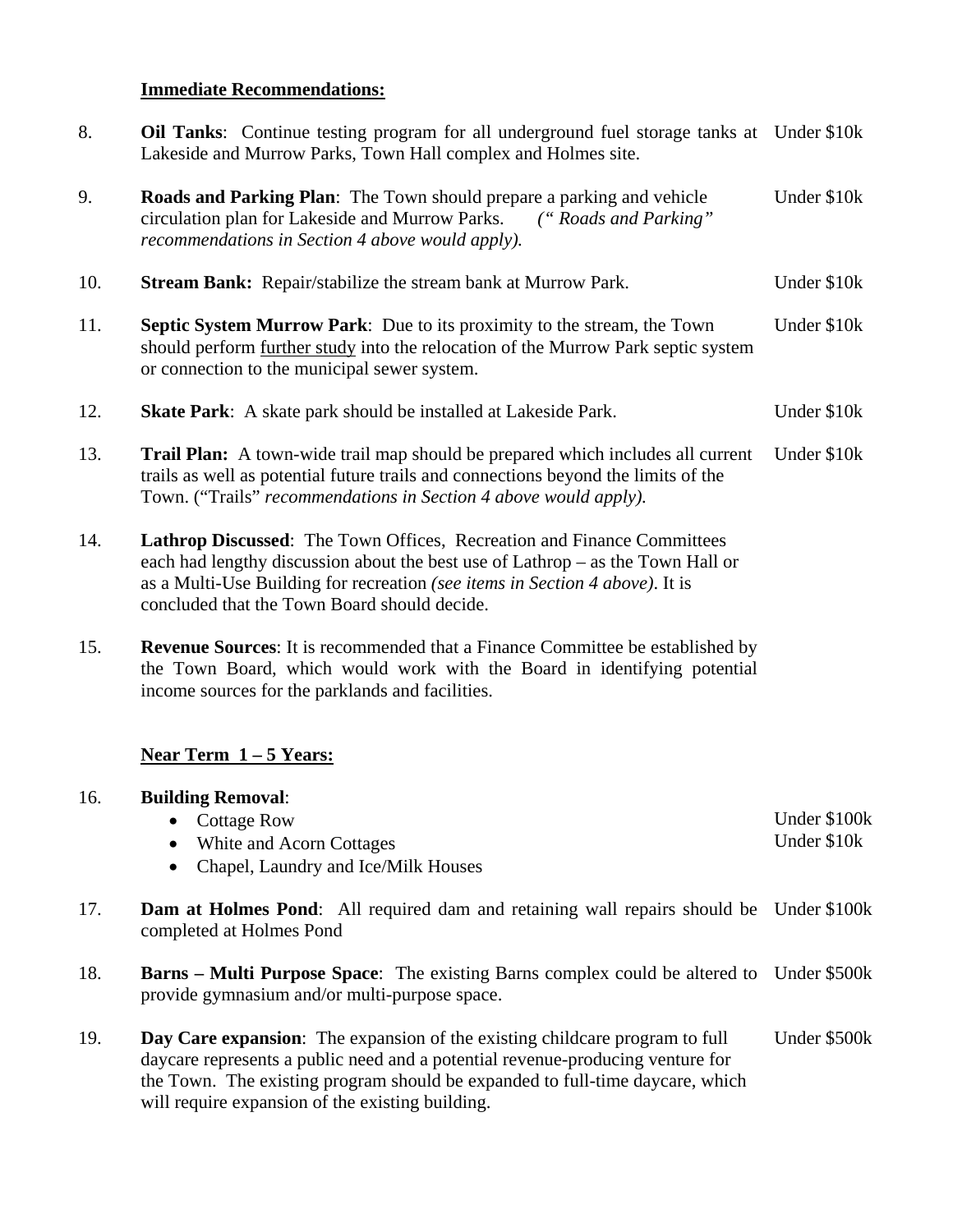# **Near Term 1 – 5 Years:**

| 20. | <b>Playing/Ballfields:</b> Expand playing/ballfields as necessary                                                                                                                                                                                                                                                                                                   | Under \$100k |
|-----|---------------------------------------------------------------------------------------------------------------------------------------------------------------------------------------------------------------------------------------------------------------------------------------------------------------------------------------------------------------------|--------------|
| 21. | <b>Holmes Civic Center Building – Near Term items: Continue - over the next</b><br>ten years - the repair and renovation project at the Holmes Whaley Lake Civic<br>Center according to priority timetable prepared by the Holmes Subcommittee.<br>Refer to the Building Report Attachment of the Holmes Subcommittee Report.<br>(Also See "Immediate" recs above). | Under \$500k |

22. **Holmes - Pedestrian Walkways**: Create a pedestrian circulation system in the Under \$100k Holmes Hamlet area

# **Long Term Over 5 Years:**

23. **Pool:** Consider construction of an indoor pool complex. Over \$500k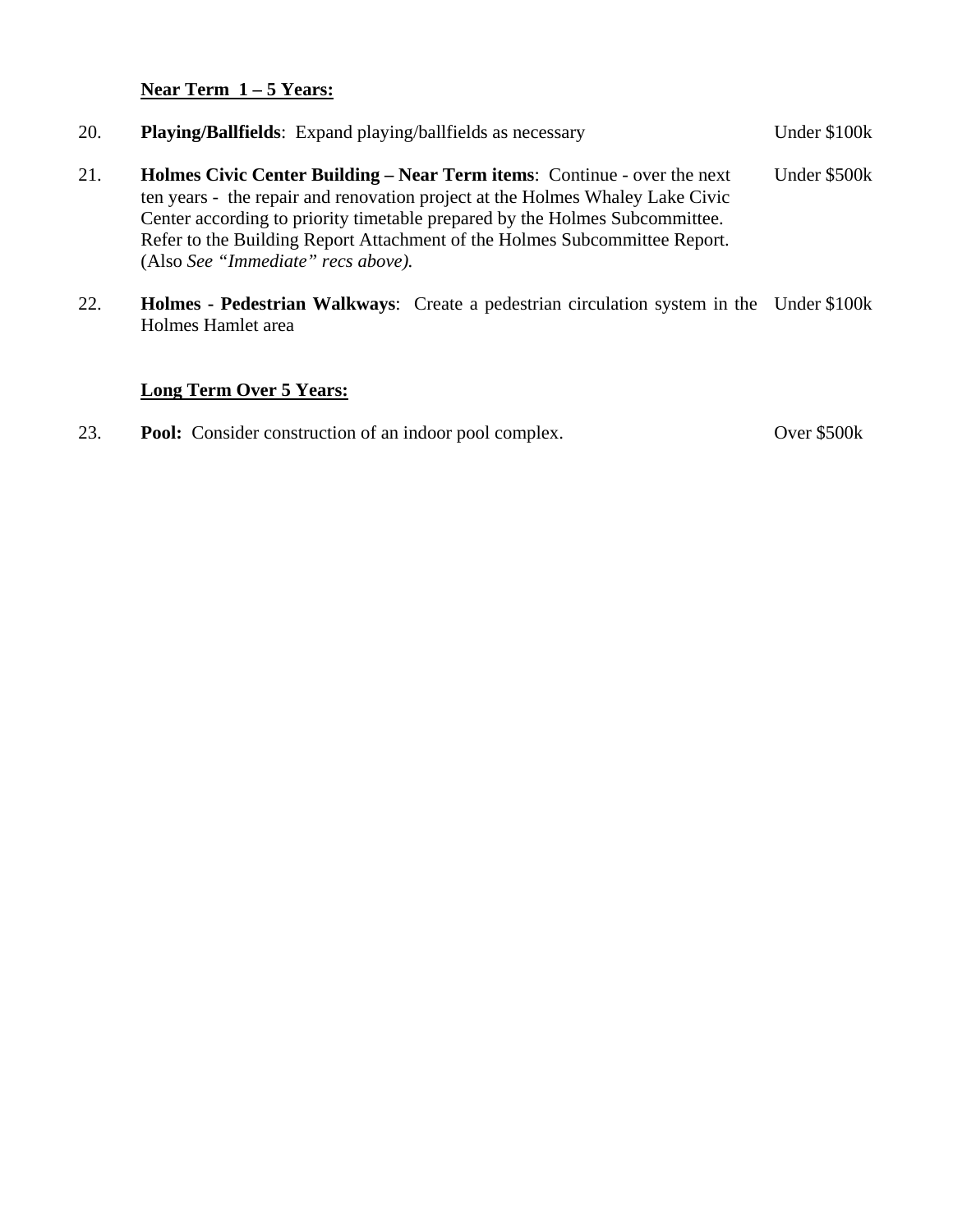# **Addenda:**

# **Holmes Civic Center Building Report**

# **Membership Listing**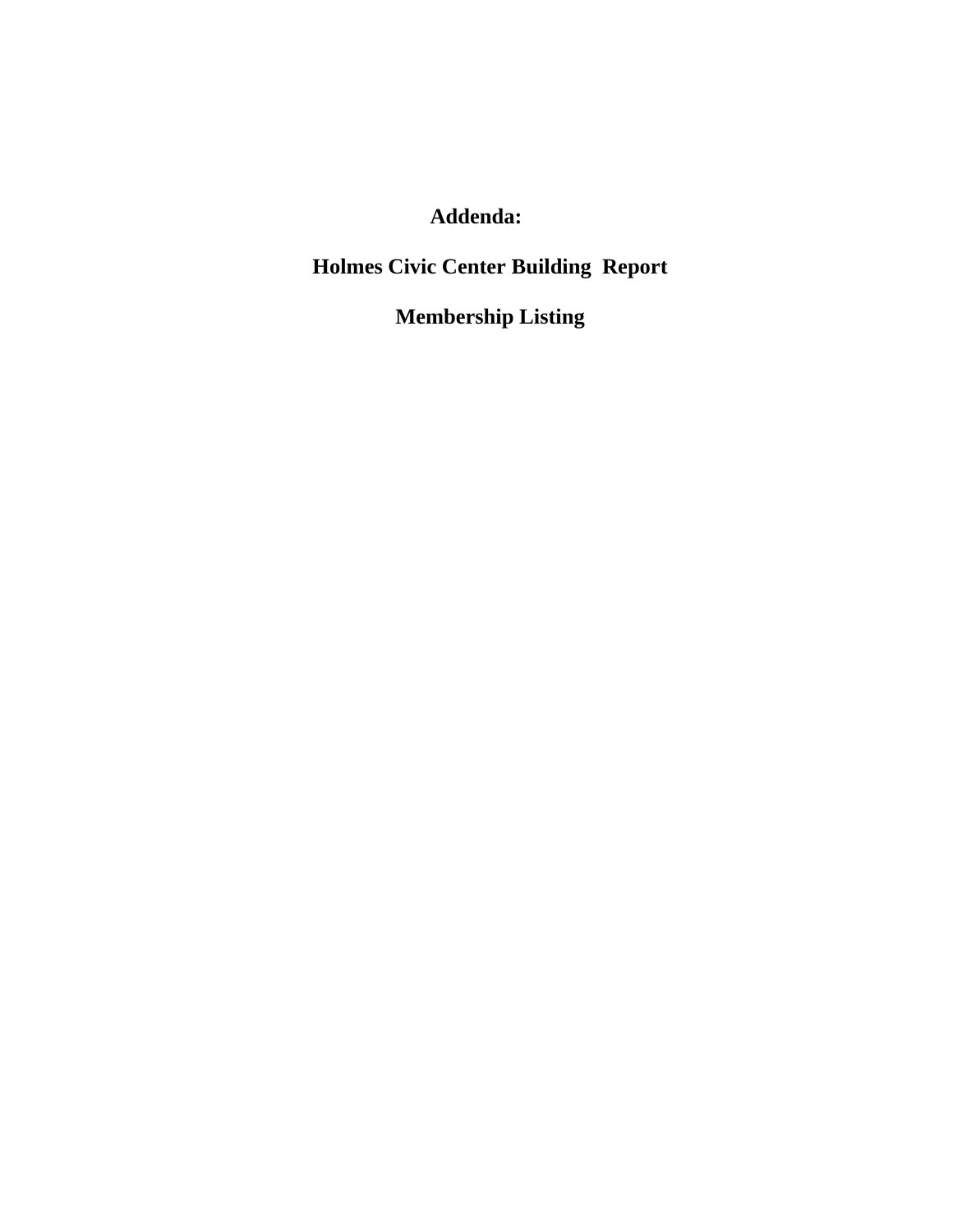# **HOLMES BUILDING REPORT ATTACHMENT**

The existing Holmes Whaley Lake Civic Building consists of a two-story, concrete block structure comprising approximately 5,000 square feet. The purpose of this document is to note the existing deficiencies within the referenced building and the associated site and to establish priorities. The priority level given each item is flexible and can be modified as budget and/or volunteer input allows.

# **PRIORITY: Immediate**

- Wood retaining wall at northeast corner of parking lot is in severe state of disrepair. Exposed wellhead is also in this area of the parking lot. The deterioration of this wall represents an immediate safety hazard. Access from the parking level to the building entrance should be considered in the design of the new wall. NOTE: this item has been identified as the number one priority item discussed.
- There is no parking area near the front entrance to the building. Exterior handicap access to the upper floor needs to be addressed with parking/ramp coordination.
- Exterior surface of concrete block building envelope has eroded in several places and requires repair. Consideration (whether installed now or in the future) for alternate finish material should be given.
- Steel lintels over passage doors and garage doors show signs of deterioration. The repair procedure can be contingent upon the decision for type of use for lower level. If the overhead doors are to be removed, a concrete block wall and lintel systems can replace the damaged steel lintels.
- Stormwater drainage system, including gutters and downspouts, for the building is in disrepair and has advanced the deterioration of the exterior building elements.
- Electrical service supply line to the building requires repair. Electrical panel is located near sink in kitchen and should be relocated.
- The life safety systems need to be updated to include hard-wired smoke/heat detectors, pull boxes, fire extinguishers, emergency and exit lights, etc.
- Lighting for the building perimeter, parking lot is minimal or non-existent and needs to be upgrade for safety and security purposes. The flagpole lighting needs to be redirected to prevent disturbance of neighboring residences.
- General maintenance, such as paint, minor rot repair, etc. needs to be completed to prevent further deterioration.
- The existing heating system elements should be cleaned and inspected for proper function.

# **PRIORITY: 1 to 2 years**

• Areas of the existing floor tile are damaged. A large portion of the existing finished flooring system consists of 9"x9" tile; this size and type of tile is indicative of an asbestos material. The mastic could also contain asbestos. Building should be fully tested for presence of asbestos and/or lead paint and, if found, should be removed from the site.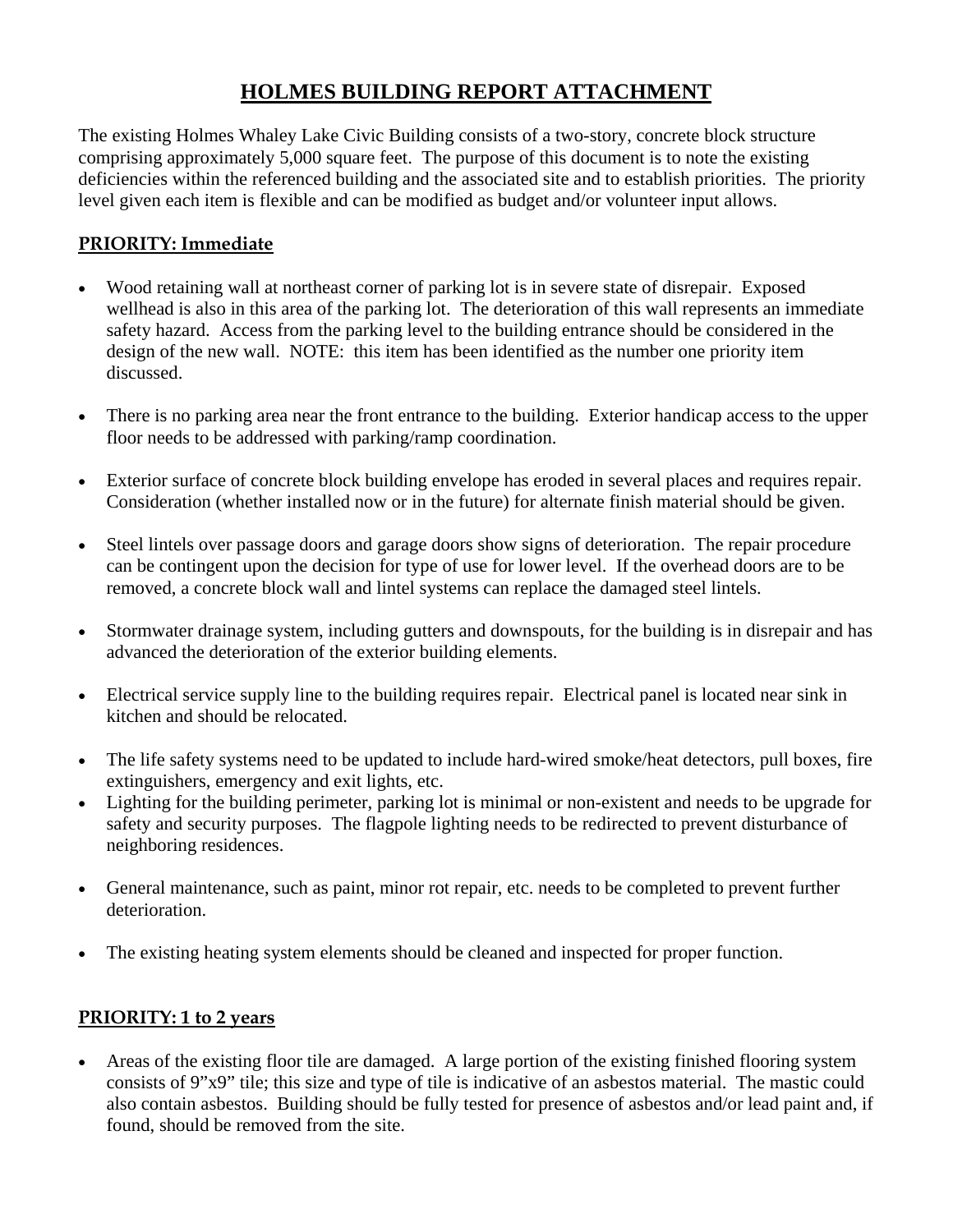- Existing ceiling tile system, including bare-bulb light fixtures, in large room is in disrepair. A new acoustic ceiling tile system should be installed. This installation would also include drop-in lighting fixtures.
- Kitchen needs to be updated to comply with current code issues. Specific issues include the presence of a range hood, but it has not been installed. The Health Department requires several sinks for various uses.
- The electrical system has been added to over the years. Once the uses have been established, proper electrical loads can be determined and the entire electrical system should be updated to meet current requirements. Some examples of deficiencies include two prong and worn outlets, exposed-bulb fluorescent light fixtures, etc.
- Water is supplied by an on-site well. Lack of sufficient water has been an issue. Further review will be required to determine if the existing well can be altered to provide additional water or if a new well is required.
- Two existing propane tanks (for cooking) show evidence of rust. One of the tanks is no longer required. The fuel provider needs to certify the condition of the existing tank or replace. The nonused tank should be removed.
- There is an underground fuel oil storage tank that has not been tested. Although there are no records of any leaks, the tanks should be tested and efforts made to remove the tank and provide a new, aboveground tank.
- Although the firehouse use has relocated, the horn still exists on the roof. Consideration for removal should be given.
- Installation of a security system should be considered.
- General maintenance, such as paint and minor repair of finishes needs to be completed.

## **PRIORITY: 2-5 years**

- Windows and doors, including overhead doors (if applicable) should be replaced for energy efficiency; there is also evidence of tampering with locks, etc.
- Consideration should be given to a utility closet, with mop basin, for cleaning, etc.
- Effluent is handled by an on-site, sub-surface sewage disposal system of unknown size and condition. Although there is no indication of failure, further investigation of the existing system should be performed as increased use of the building may affect the system. It should be noted that any occupancy of the lower floor would most likely require modifications/ expansion to the septic system. The suitability of an expanded septic system may limit the use of the lower level.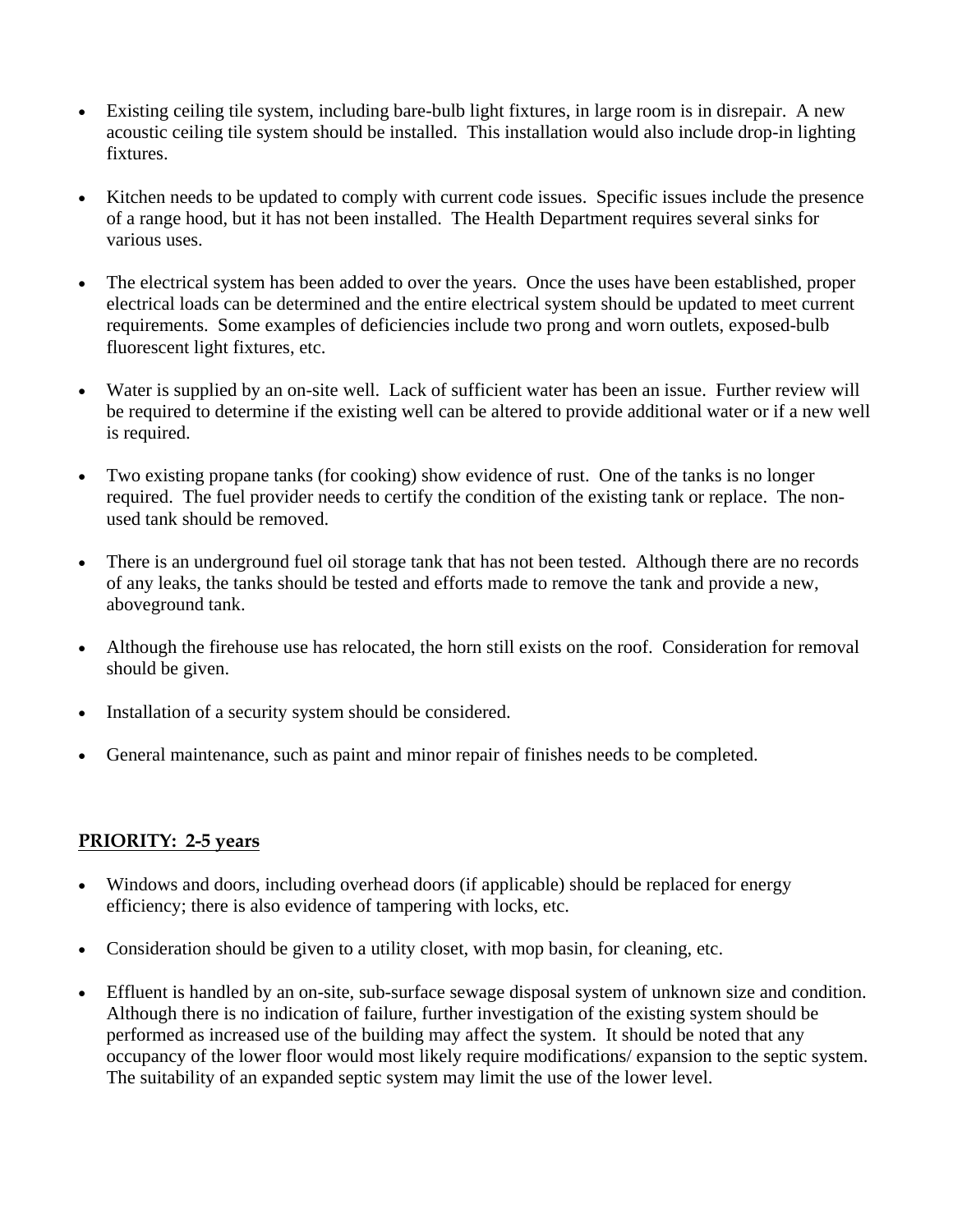- There is no interior handicap accessible connection between the upper and lower levels of the building. If occupancy of the lower level is deemed appropriate and the uses between the upper and lower levels are connected, an elevator will be required.
- The bathroom on the lower floor needs to be remodeled and comply with handicap accessibility requirements.

# **PRIORITY 5-10 years**

- Parking lot is unpaved. There is no traffic and/or stormwater control. Accessible parking is not present and there is no current connection from the parking area to the upper floor of the building. Consideration should be given to relocating the accessible ramp to the north side of the building. The adjacent landowner could be approached to acquire land for additional parking, etc.
- Presence and/or efficiency of wall and roof insulation could not be determined from the visual inspection. Where applicable, insulation should be added to improve energy efficiency. Coordination with any new exterior building finish should be made so that insulation could be added.
- It is difficult to inspect the roof shingles and-or underlayment. Based on a visual inspection from the ground, the shingles appear to be in satisfactory condition.
- The existing heating system is working satisfactorily at this time but should be upgraded for efficiency.
- Provide air-conditioning for the building,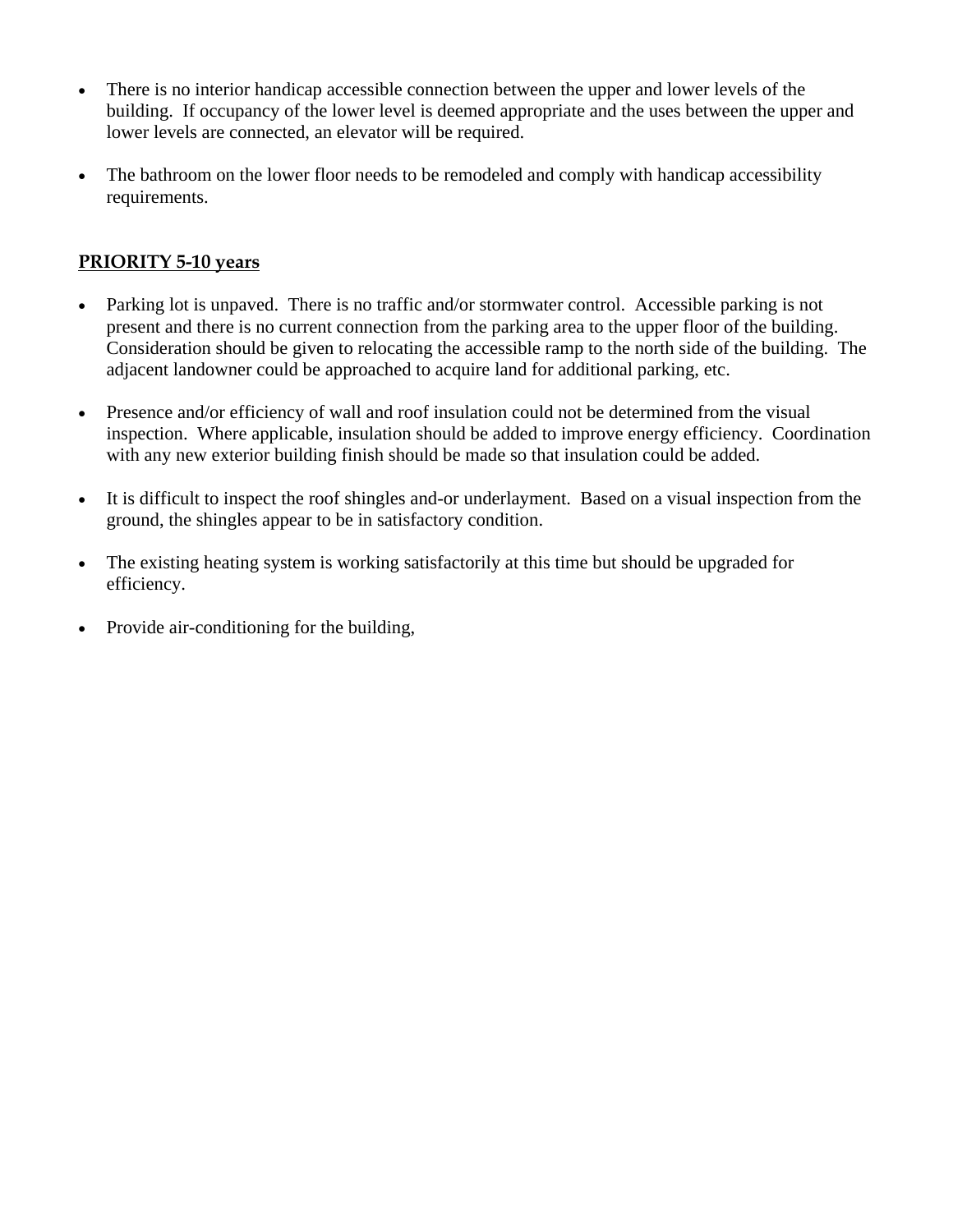# **Parkland Advisory Council Membership List**

|                    | Adrion                                  | Musella   | Corinne                                |
|--------------------|-----------------------------------------|-----------|----------------------------------------|
| Nancy<br>Elizabeth | Allen                                   | Munning   | Ed                                     |
| Adrian             | Anderson                                | Nichols   | Ross                                   |
|                    |                                         |           |                                        |
| Charles            | <b>Bell</b>                             | O'Neill   | Lawrence                               |
| Lloyd              | <b>Berkeley</b>                         | Olson     | Teri Chair Environment Sub Committee   |
| John               | <b>Brockway</b>                         | Osborn    | Nancy                                  |
| Chris              | <b>Burke</b>                            | Osborne   | Rosemary                               |
| Glenn              | Carey                                   | Parrino   | Steven                                 |
| Don                | Cepiel                                  | Piccone   | Ronald J.                              |
| Rose               | Clarkson                                | Scigliano | Jeanne                                 |
| Gordon             | Conley                                  | Seidler   | Irmgard                                |
| George             | Coulter                                 | Slocum    | Earl                                   |
| John               | Daniels                                 | Smith     | Archibald Chair Finance Sub Committee  |
| Charles            | Daniels Chair Hospitality Sub Committee | Smith     | Roger Chair Town Offices Sub Committee |
| David              | Daniels                                 | Souter    | Mary                                   |
| Ross               | Daniels Council Co Chair                | Stewart   | Marie                                  |
| Nada               | Davis                                   | Stewart   | Gillian                                |
| George             | DeLaVerne                               | Tanner    | Nancy                                  |
| Philip             | DeRosa Chair Holmes Sub Committee       | Tanner    | James                                  |
| Jeff               | Dulitz                                  | Twaddell  | Susan                                  |
| Tracy              | Durkin                                  | Williams  | Robert                                 |
| Russell            | Feroe                                   | Wood      | Christopher                            |
| Amy                | Farrell                                 | Zelazny   | Gayle                                  |
| George             | Fountaine                               |           |                                        |
| David              | Gamache                                 |           |                                        |
| Russell            | Gerry                                   |           |                                        |
| Ann                | Godesky                                 |           |                                        |
| <b>Brian</b>       | Griffin                                 |           |                                        |
|                    | Gutleber                                |           |                                        |
| John               |                                         |           |                                        |
| David              | Hayner                                  |           |                                        |
| Richard            | Harshbarger Council Co Chair            |           |                                        |
| Kent               | Johnson                                 |           |                                        |
| Janice             | Keeler                                  |           |                                        |
| David              | Kelly                                   |           |                                        |
| Michael            | Keupp                                   |           |                                        |
| Perry              | Leight                                  |           |                                        |
| Robin              | Lester                                  |           |                                        |
| Roberta            | Lidl                                    |           |                                        |
| Rob                | Liffland Chair Housing Sub Committee    |           |                                        |
| Michael            | Ludington                               |           |                                        |
| Edward             | Lynn, Chair Recreation Sub Committee    |           |                                        |
| Michael            | Matamarano                              |           |                                        |
| Evelyn             | McDonald                                |           |                                        |
| Shannon            | McKinney                                |           |                                        |
| Jack               | Meaney                                  |           |                                        |

Robert Mele Ferdinand Metz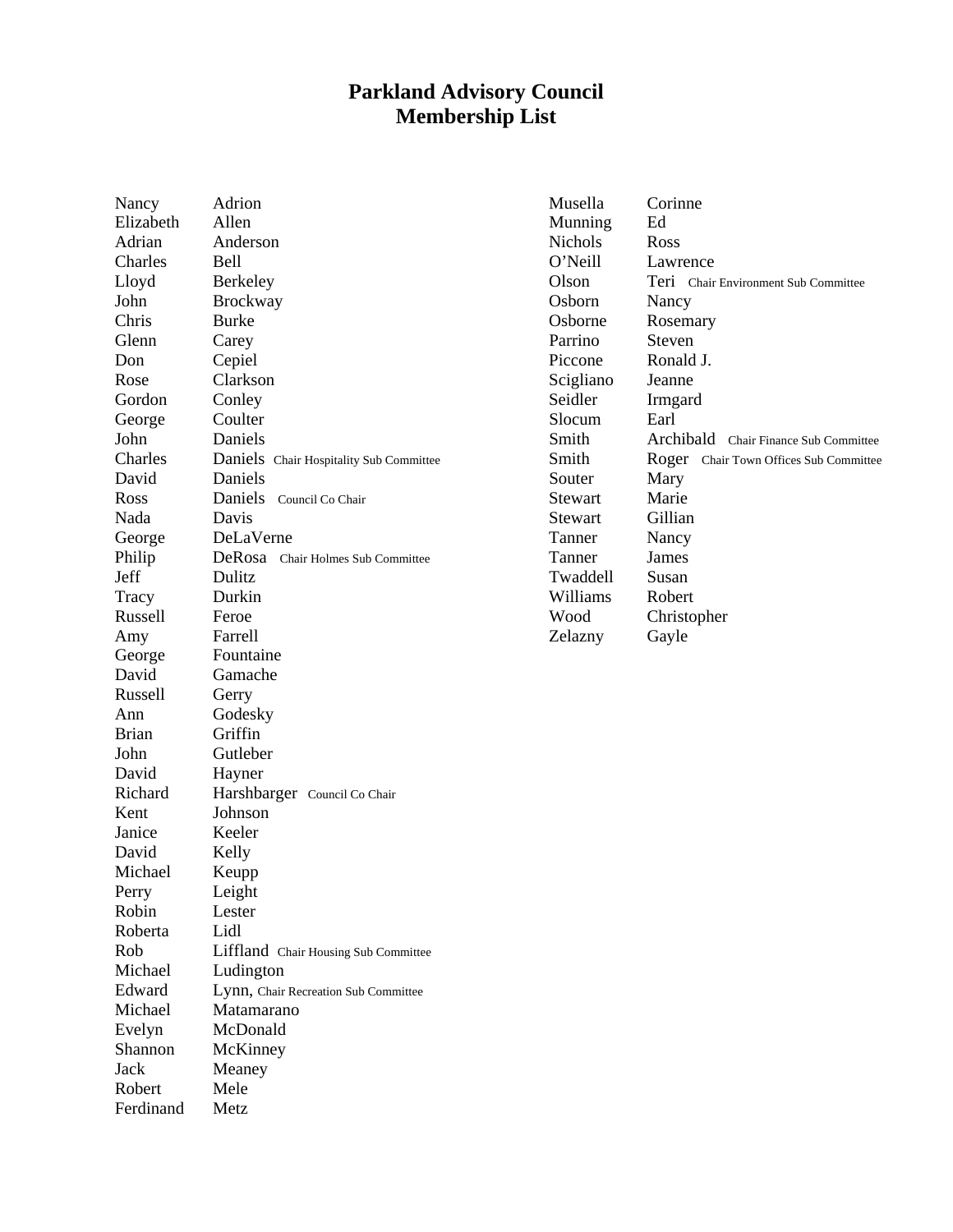*Parkland & Facilities Master Plan Committee Initial Recommendations (7/31/07)*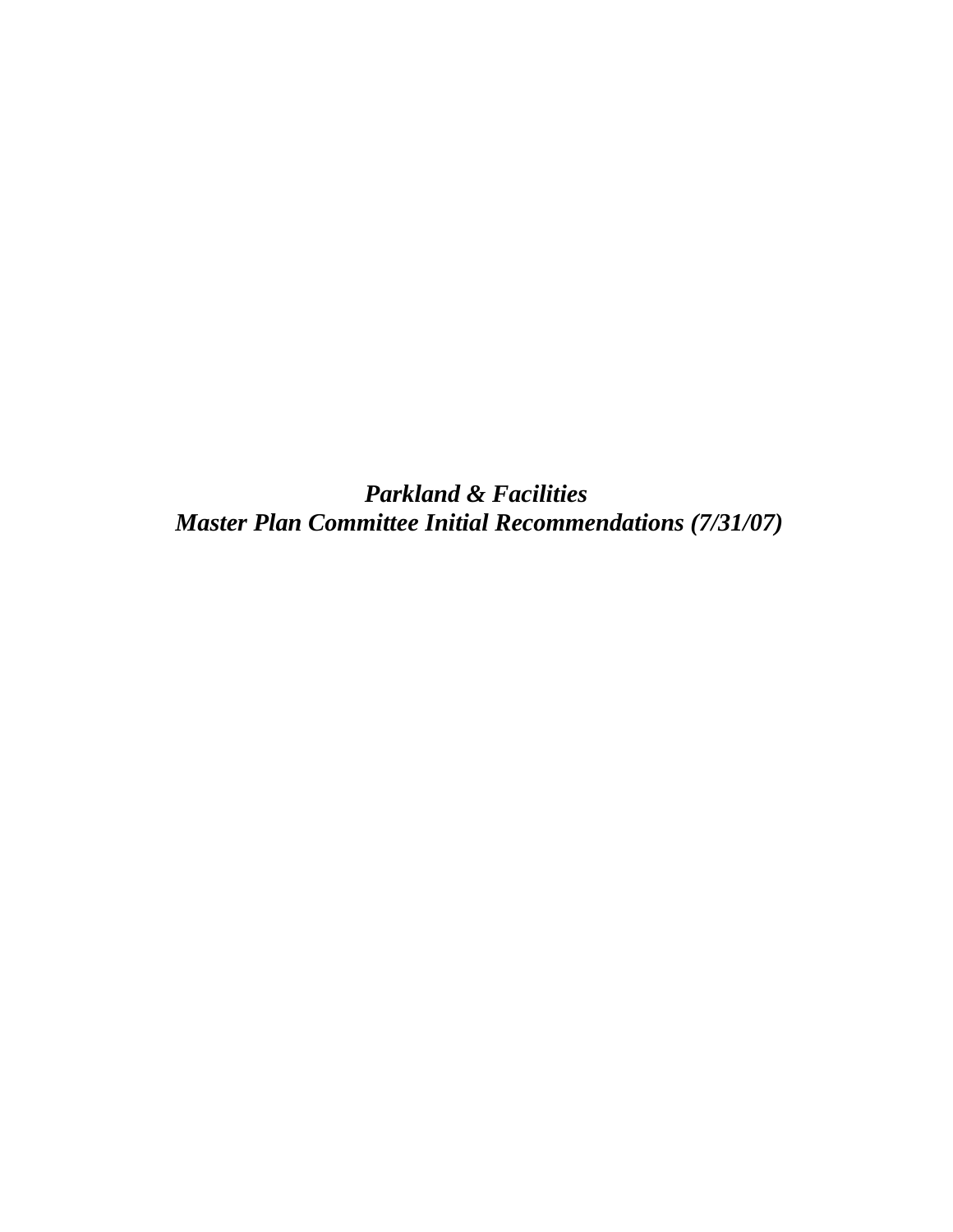July 31, 2007

Town of Pawling Town Board Charles Coleman Boulevard Pawling, New York 12564

RE: Parkland and Facilities Master Plan: Initial Recommendations

Dear Members of the Board:

The Parkland and Facilities Master Plan Committee (Committee) was charged by the Town Board with concluding the parkland and facilities planning process by finalizing the Draft Pawling Parkland and Facilities Master Plan. The Plan, in its final form, will serve as an important tool to aid the Town Board in best meeting the communities' parkland and facilities needs by allocating the most appropriate Town resources. To that end, the Committee has reviewed available, and relevant, materials, particularly the resource inventory and Draft Report prepared by Zarecki & Associates, and developed its initial Plan recommendations for the Town Board's consideration based, in part, on that review.

The Committee agreed that a phased approach to developing the master plan was the only responsible, practical and effective approach to developing the plan. The Committee's initial recommendations are set forth in the attached and address immediate initiatives that fall under the category of Maintenance and Improvements.

#### **1. Cottage Row**

Cottage Row continues to deteriorate and it's potential utility is outweighed by the costs to bring the structures into compliance with applicable codes. We recommend that it be demolished without delay

#### **2. Holmes Whaley Lake Civic Association Building**

The existing Holmes Whaley Lake Civic Building consists of a two-story, concrete block structure comprising approximately 5,000 square feet. The Committee believes the building is an underutilized asset that warrants the immediate measures noted below to preserve the building and enhance its potential for community use and as a revenue source. .

Stormwater drainage system, including gutters and down spouts, for the building is in disrepair and has advanced the deterioration of the exterior building elements.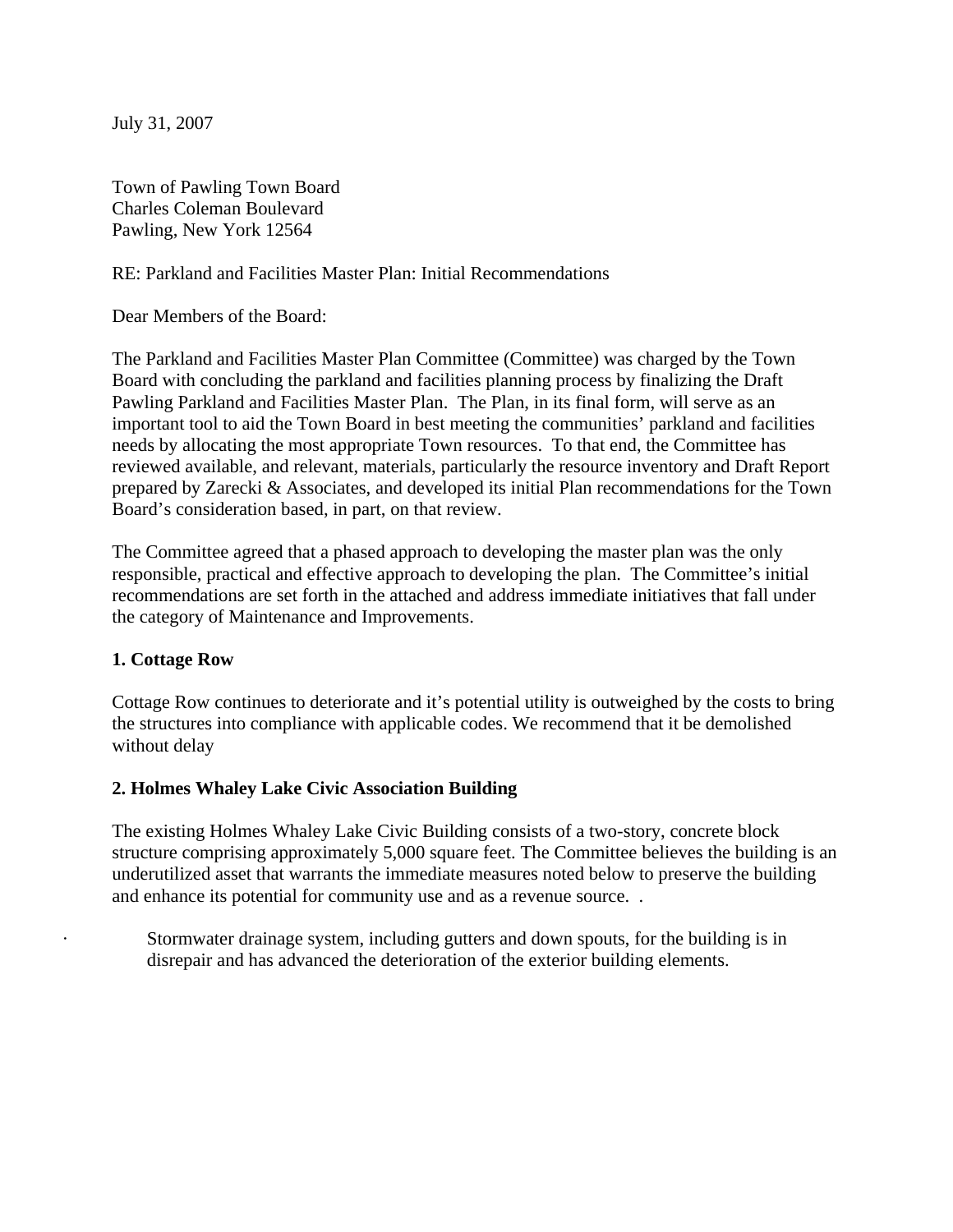Electrical service supply line to the building requires repair. The electrical panel is located near the sink in the kitchen and should be relocated. Installation of underground service should be considered.

The life safety systems need to be updated to include hard-wired smoke/heat detectors, pull boxes, fire extinguishers, emergency and exit lights.

Lighting for the building perimeter, parking lot is minimal or non-existent and needs to be upgraded for safety and security purposes. The flagpole lighting needs to be redirected to prevent disturbance of neighboring residences.

General maintenance, such as paint and minor rot repair, needs to be completed to prevent further deterioration. We believe that volunteers would be available to assist with this task.

The existing heating system elements should be cleaned and inspected for proper function.

· Areas of the existing floor tile are damaged. A large portion of the existing finished flooring system consists of 9"x9" tile; this size and type of tile is indicative of an asbestos material. The mastic could also contain asbestos. Building should be fully tested for presence of asbestos and/or lead paint and, if found, should be removed from the site.

The existing ceiling tile system, including bare-bulb light fixtures, in large room is in disrepair. A new ceiling system should be installed. This installation would also include drop-in lighting fixtures. We believe that volunteers would be willing to donate their time to complete this task.

The kitchen should be updated to comply with current codes. Specific issues include the presence of a range hood, but it has not been installed. The Health Department requires several sinks for various uses.

The electrical system has been added to over the years. Once the uses have been established, proper electrical loads can be determined and the entire electrical system should be updated to meet current requirements. Some examples of deficiencies include two prong and worn outlets, exposed-bulb fluorescent light fixtures, etc.

Water is supplied by an on-site well. Lack of sufficient water has been an issue. Further review will be required to determine if the existing well can be altered to provide additional water or if a new well is required.

Two existing propane tanks (for cooking) show evidence of rust. One of the tanks is no longer required. The fuel provider needs to certify the condition of the existing tank or replace. The non-used tank should be removed.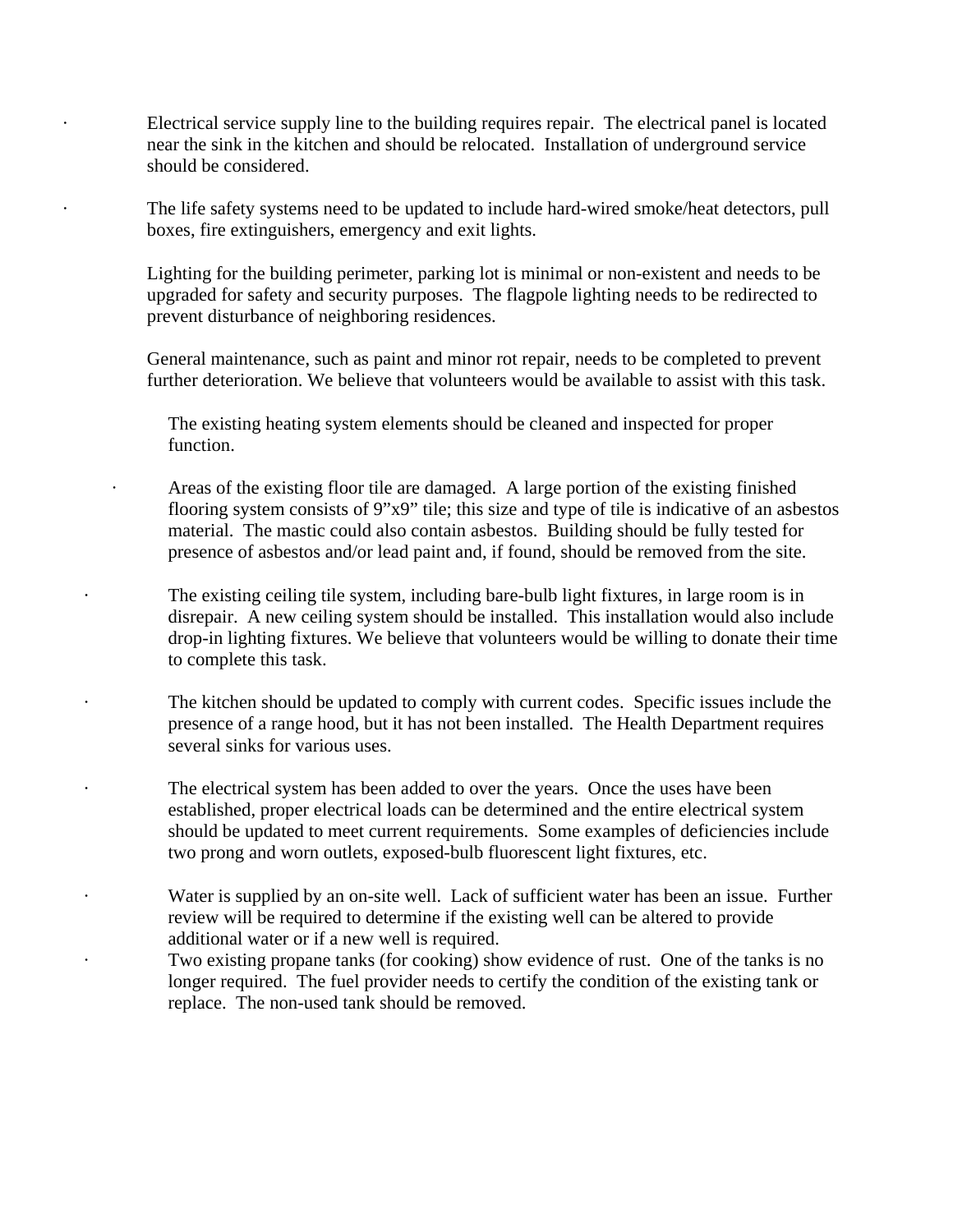- There is an underground fuel oil storage tank that has not been tested. Although there are no records of any leaks, the tanks should be tested and efforts made to remove the tank and provide a new, aboveground tank. We recommend that the tank be tested for leakage.
- · A permanent sign board, advertising community events, should be installed at the Civic Center. Signage for Holmes Pond should also be installed. We believe this to be an important component and one that can be completed by volunteers.
- General maintenance, such as paint and minor repair of finishes, needs to be completed.
- · Windows and doors, including overhead doors (if applicable) should be replaced for energy efficiency; there is also evidence of tampering with locks, etc.
- · A utility closet, with a mop basin, for cleaning, and other cleaning supplies, should be constructed. Members of the Holmes Whaley Lake Civic Association have expressed a willingness to volunteer their time to construct the closet.

## **3. LATHROP BUILDING**

 The Lathrop Building consists of a one-story, concrete block (and wood frame) structure comprising approximately 13,125 square feet. Like the recommendations made for the Holmes-Whaley Lake Civic Association Building, the recommendations applicable to the Lathrop Building are made in the belief that the building is an underutilized asset that warrants immediate measures to preserve the building and enhance its potential for community use and as a revenue source. The committee believes that the Lathrop Building has significant potential to generate rental income, unrealized potential as a public and private meeting center, and great value as a community gathering center. The committee recommends that these uses be expanded and that the town hall offices not be relocated to Lathrop. Accordingly, we offer the following:

- In the past, Dutcher Avenue Builders performed on-going repairs and maintenance of the roof. According to Al Thomsen of Dutcher Avenue Builders, the existing roof is in good condition, but should be maintained (silver coated) on a periodic basis.
- The existing roof scuppers represent an on-going problem with water infiltration into the building. On-going water infiltration is evidenced by staining and efflorescence in two locations in the basement, behind the electrical panels and in the boiler room as well as in some of the office(s) on the main floor. The collection of roof drainage should be further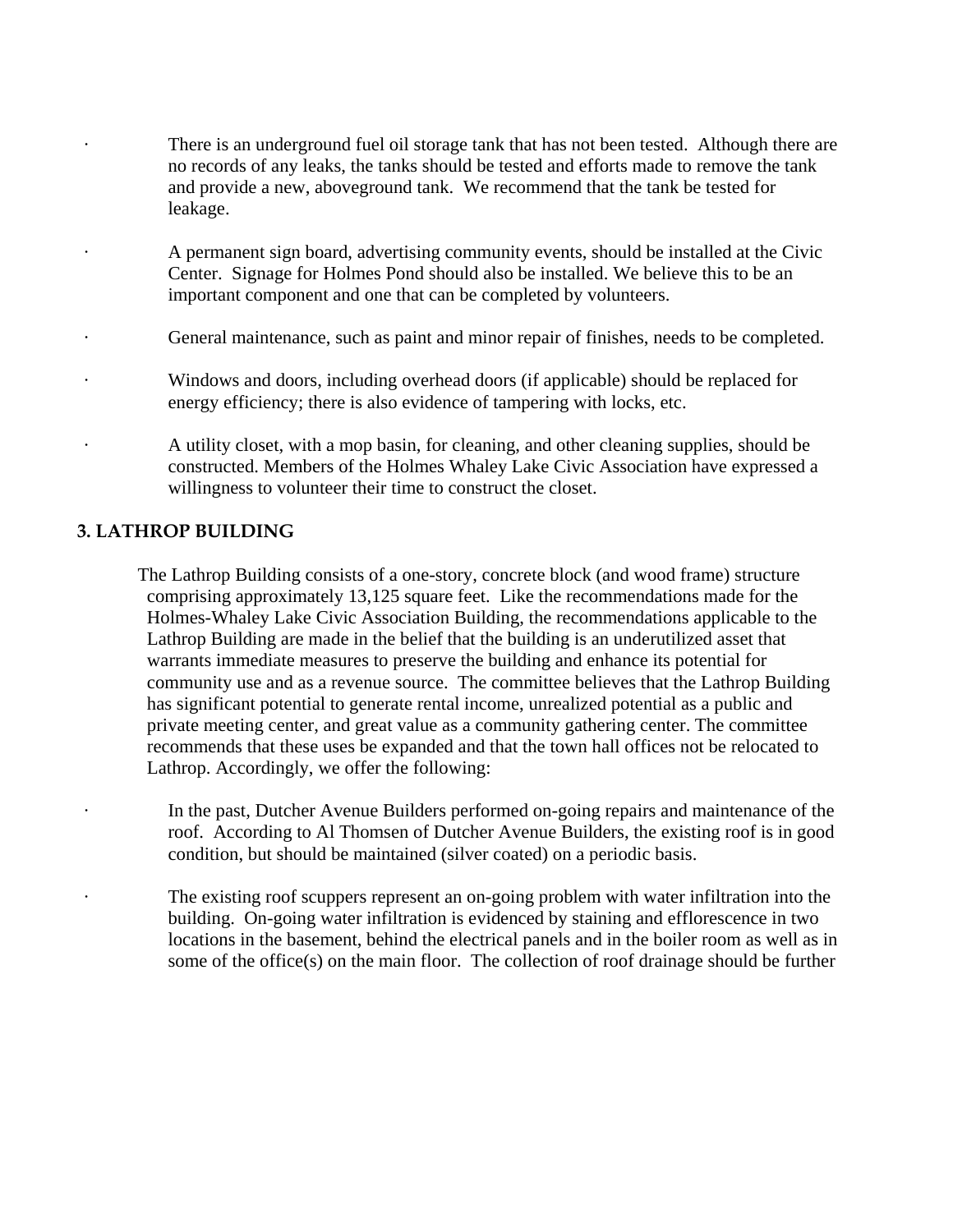investigated, and consideration should be given to the installation of dry wells, and other measures to direct roof drainage away from the building. Immediate attention should be given to the leak that runs down the wall behind the electrical panels. This is a safety hazard and should be resolved immediately.

- The auditorium components should be upgraded, specifically the stage curtain and the sound system. The stage curtain requires fire retardant certification.
- The existing fire alarm system is a local system only and not currently connected to the fire department. Consideration should be given to upgrade the system so that it communicates with the local fire department.
- The majority of the carpet appears to be in reasonably good condition, but requires a deep cleaning. Consideration should be given to replacing the carpet in the office area (three offices and reception).
- Exterior window frames should be inspected for damage and rot and replaced where necessary.
- The ceilings appear to be in good condition, however some ceiling tiles and/or grids in the existing system need to be replaced and/or repaired. Discolored or broken light panels should be replaced. The ceilings in the office area are in good condition, but will need to be replaced at the location of roof leaks.

General maintenance, such as paint, repair of holes in the gypsum wallboard, repair of cracks in walls, etc. needs to be completed to prevent further deterioration. Most walls require a fresh coat of paint.

Some of the air conditioning units in the ceiling (main lobby, meeting rooms) are inoperable and should be repaired or replaced. All units need general maintenance and cleaning. Ceiling tiles surrounding these units are discolored and should be replaced. The through-the-wall airconditioning units in the offices should be cleaned and maintained. The air-conditioning unit for the auditorium should be cleaned and maintained.

Areas of the existing floor tiles are damaged. A large portion of the existing finished flooring system consists of 9"x9" tile. This size and type of tile is indicative of asbestos material. The mastic could also contain asbestos. Areas with damage should be sealed to prevent the tiles from further cracking and/or lifting.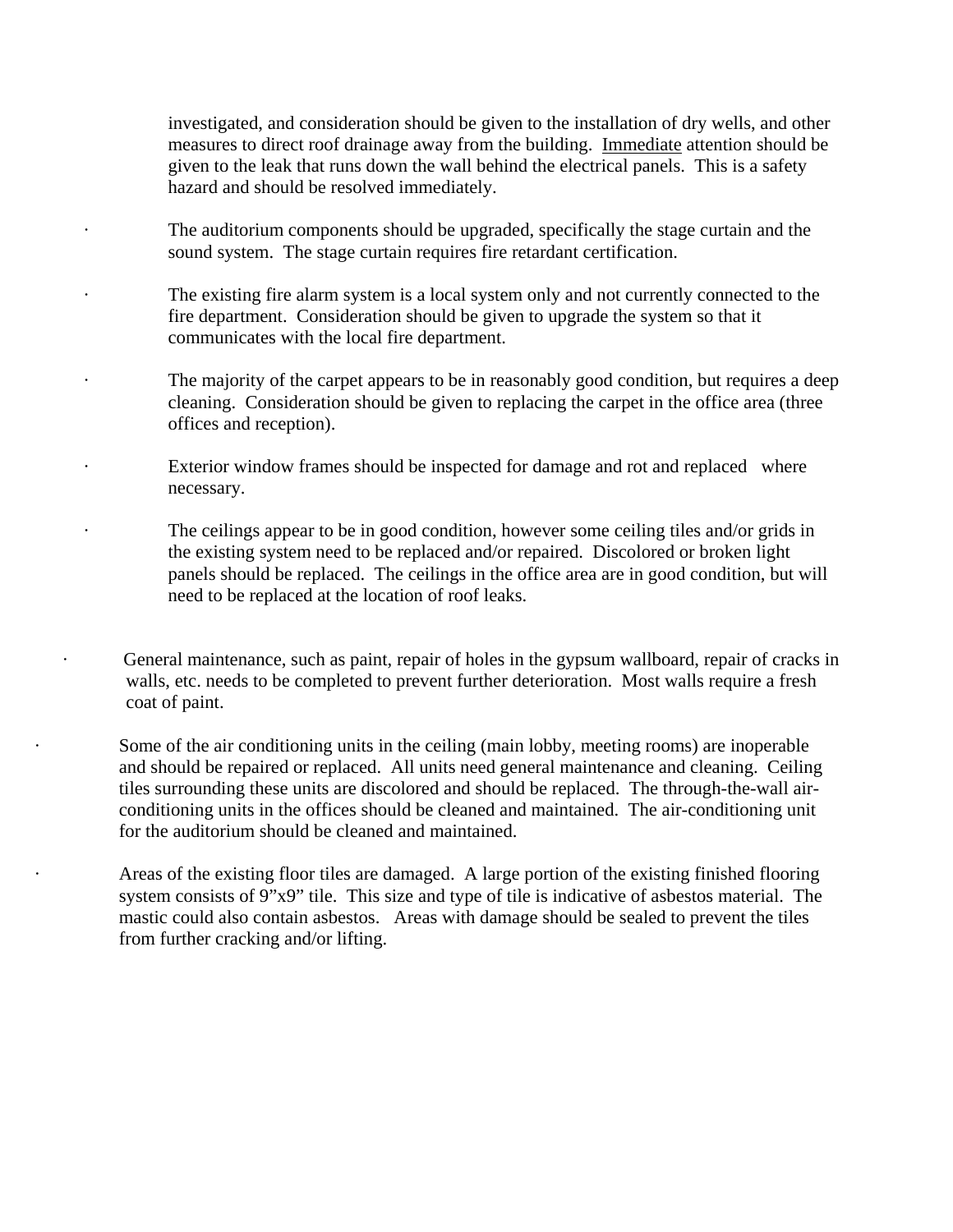The existing, non-functioning water fountain in the hallway should be removed. There is a new, ADA compliant water fountain being installed as part of the bathroom renovation.

The wood-burning fireplace in the lounge area should be inspected and serviced. The brick above the fireplace has a substantial crack and should be repaired.

- · The folding wall between the meeting rooms should be repaired/replaced.
- · The wall vents (assumed) located in the meeting rooms are currently covered with cardboard. The function and viability of these vents should be further reviewed and repaired/removed as necessary.
- · Most of the existing windows are single pane, double hung units with storm windows. These should be replaced with new, energy efficient windows.
- · Since utilizing the building to its fullest will expand the demand for kitchen services, we recommend that the kitchen/snack bar area be upgraded by installing a full sink, warming apparatus, and a refrigerator and freezer.

Completing many of the maintenance and improvement recommendations identified herein could be accomplished by a knowledgeable craftsman in the employ of the Town rather than through contractual arrangements. Further, the Committee sees an ongoing need for the continuous, on demand services of a skilled facilities foreman. Costs for the completing the immediate maintenance and improvement tasks we recommend, as well as similar tasks in the future, could be significantly reduced by employing a Department Head of Buildings and Grounds, such as being considered by the Board. As such, we recommend the Board adequately fund, and fill, the position from the Dutchess County list of eligible without delay.

Finally, the committee is considering recommendations concerning the sale of the three residences on the western portion of the Lakeside Park property, and is soliciting a market evaluation of the three parcels. The committee anticipates issuing recommendations relative to the use, or sale, of the three parcels, as well as use of the Inn will be developed shortly.

The Committee trusts that these recommendations are useful and looks forward to issuing subsequent inclusions to the plan. Meanwhile, should the Board have any questions concerning the Committee's initial recommendations, or care to discuss them, please contact me at your convenience.

Sincerely, James D. Benson for the Committee xc: Philip DeRosa, Edward Lynn, Shannon McKinney, Ross Nichols, Rosemary Osborne, Steven Parrino, Melissa Smith, Gayle Zelazny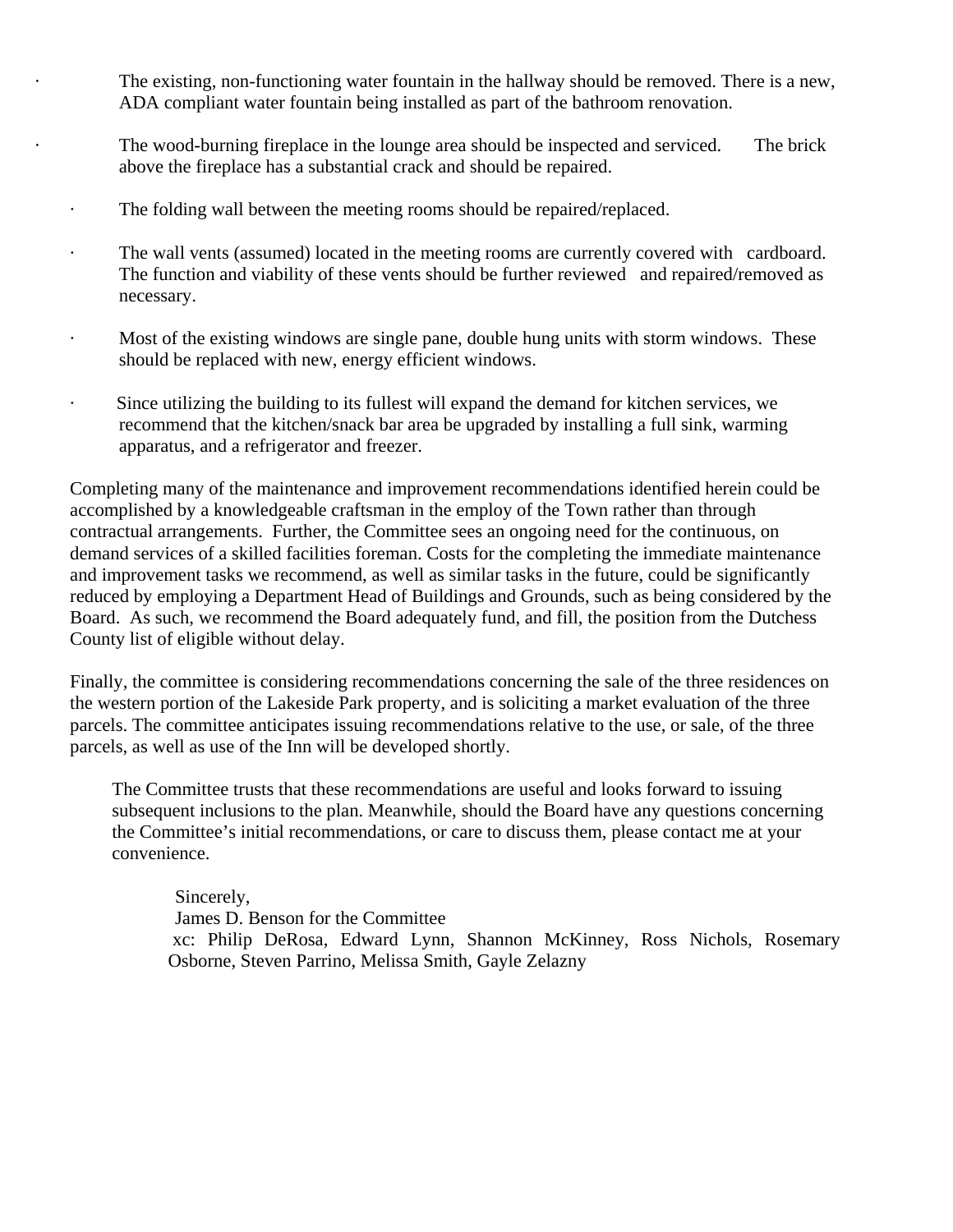*Recommendation: Information Gathering Committee*